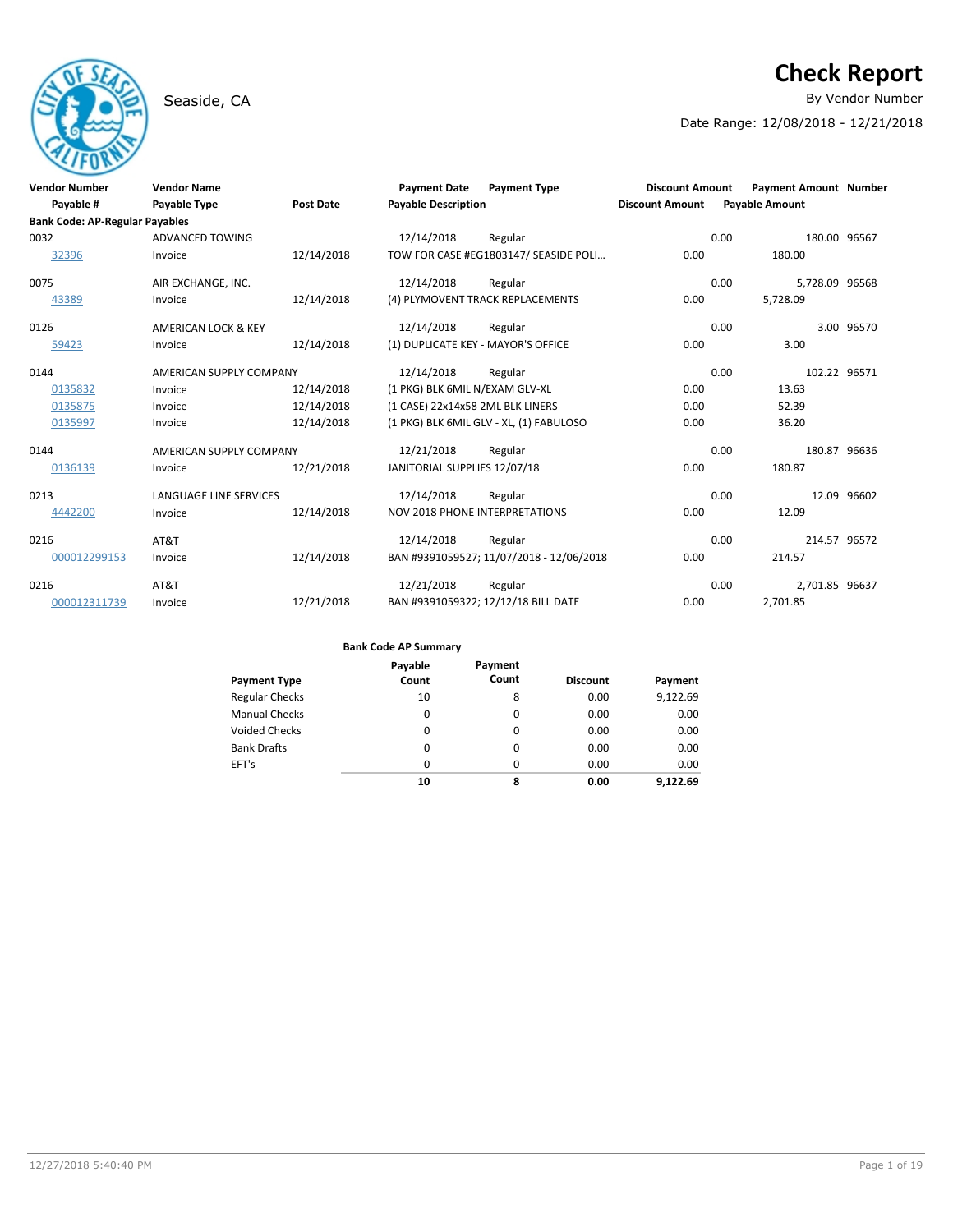| <b>Vendor Number</b>                  | <b>Vendor Name</b>          |                  | <b>Payment Date</b>           | <b>Payment Type</b> | <b>Discount Amount</b> | <b>Payment Amount Number</b> |                      |
|---------------------------------------|-----------------------------|------------------|-------------------------------|---------------------|------------------------|------------------------------|----------------------|
| Payable #                             | Payable Type                | <b>Post Date</b> | <b>Payable Description</b>    |                     | <b>Discount Amount</b> | <b>Payable Amount</b>        |                      |
| <b>Bank Code: PY-Payroll Payables</b> |                             |                  |                               |                     |                        |                              |                      |
| 0530                                  | CA. STATE DISBURSEMENT UNIT |                  | 12/20/2018                    | <b>Bank Draft</b>   |                        | 0.00                         | 321.69 GSYNE5P6657   |
| <b>INV0002820</b>                     | Invoice                     | 12/20/2018       | CASE NO.: 200000001549267     |                     | 0.00                   | 321.69                       |                      |
| 0530                                  | CA. STATE DISBURSEMENT UNIT |                  | 12/20/2018                    | <b>Bank Draft</b>   |                        | 0.00                         | 1,499.54 GSYNE5P6657 |
| <b>INV0002817</b>                     | Invoice                     | 12/20/2018       | CASE NO.: 200000001441634     |                     | 0.00                   | 1,499.54                     |                      |
| 0530                                  | CA. STATE DISBURSEMENT UNIT |                  | 12/20/2018                    | <b>Bank Draft</b>   |                        | 0.00                         | 142.61 GSYNE5P6657   |
| <b>INV0002819</b>                     | Invoice                     | 12/20/2018       | CASE NO: 200000000125769      |                     | 0.00                   | 142.61                       |                      |
| 0530                                  | CA. STATE DISBURSEMENT UNIT |                  | 12/20/2018                    | <b>Bank Draft</b>   |                        | 0.00                         | 299.07 GSYNE5P6657   |
| <b>INV0002816</b>                     | Invoice                     | 12/20/2018       | CASE NO.: 0530033626-01       |                     | 0.00                   | 299.07                       |                      |
| 0530                                  | CA. STATE DISBURSEMENT UNIT |                  | 12/20/2018                    | <b>Bank Draft</b>   |                        | 0.00                         | 51.94 GSYNE5P6657    |
| <b>INV0002821</b>                     | Invoice                     | 12/20/2018       | PARTICIPANT ID: 0470000090230 |                     | 0.00                   | 51.94                        |                      |

|                       | Payable  | Payment  |                 |          |
|-----------------------|----------|----------|-----------------|----------|
| Payment Type          | Count    | Count    | <b>Discount</b> | Payment  |
| <b>Regular Checks</b> | 0        | 0        | 0.00            | 0.00     |
| <b>Manual Checks</b>  | 0        | 0        | 0.00            | 0.00     |
| Voided Checks         | 0        | $\Omega$ | 0.00            | 0.00     |
| <b>Bank Drafts</b>    | 5        | 5        | 0.00            | 2,314.85 |
| EFT's                 | $\Omega$ | $\Omega$ | 0.00            | 0.00     |
|                       | 5        | 5        | 0.00            | 2.314.85 |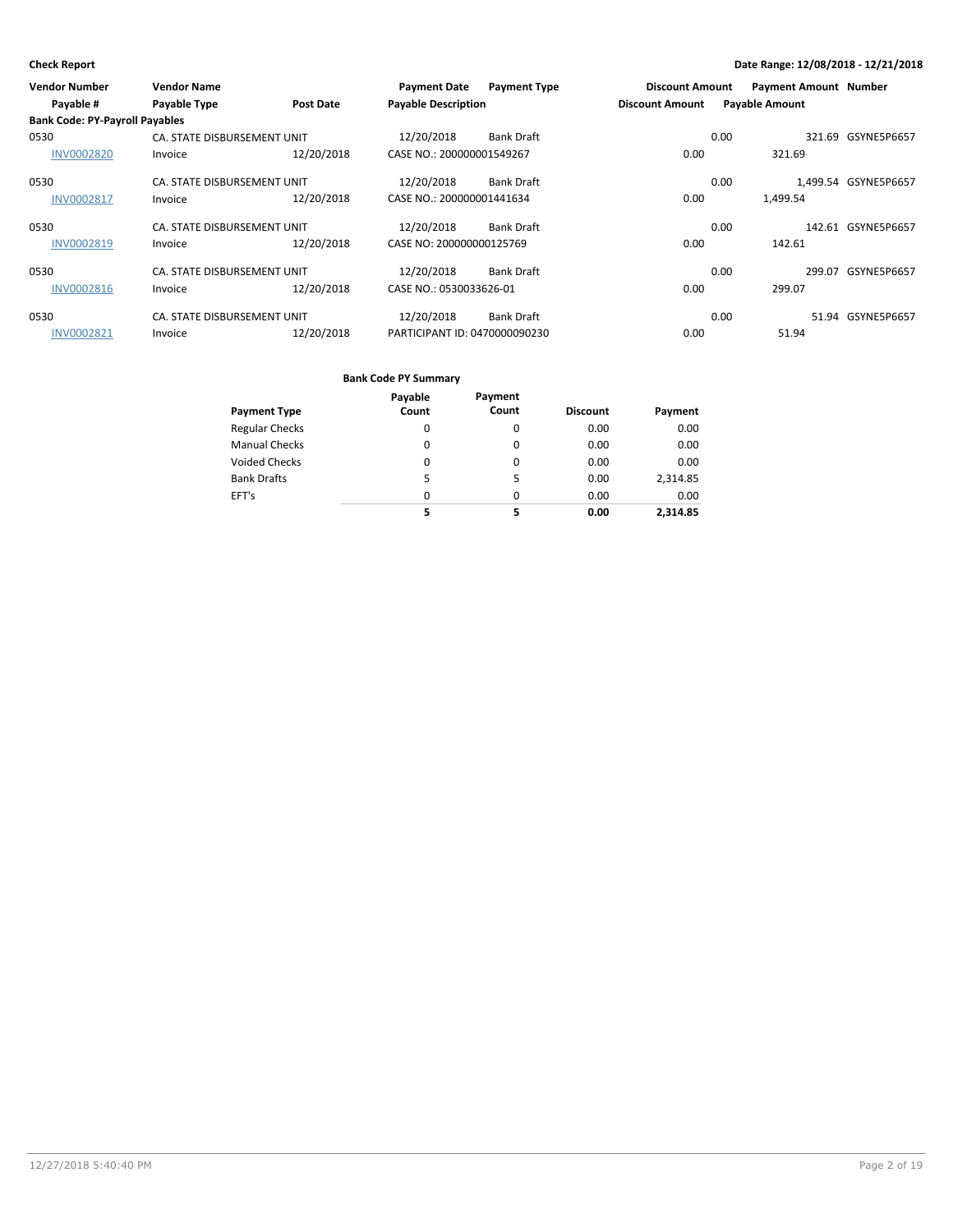| <b>Vendor Number</b>                  | <b>Vendor Name</b>                   |                  | <b>Payment Date</b>              | <b>Payment Type</b>                      | <b>Discount Amount</b> |      | <b>Payment Amount Number</b> |  |
|---------------------------------------|--------------------------------------|------------------|----------------------------------|------------------------------------------|------------------------|------|------------------------------|--|
| Payable #                             | Payable Type                         | <b>Post Date</b> | <b>Payable Description</b>       |                                          | <b>Discount Amount</b> |      | <b>Payable Amount</b>        |  |
| <b>Bank Code: AP-Regular Payables</b> |                                      |                  |                                  |                                          |                        |      |                              |  |
| 0759                                  | MONTEREY CO. WEEKLY CLASSIFIEDS      |                  | 12/14/2018                       | Regular                                  |                        | 0.00 | 1,407.18 96608               |  |
| 213-091801-00007 Invoice              |                                      | 12/14/2018       | LEGAL NOTICE; 4/12/18            |                                          | 0.00                   |      | 132.75                       |  |
| 214-091801-00007 Invoice              |                                      | 12/14/2018       | LEGAL NOTICE; MUP-18-10; 4/19/18 |                                          | 0.00                   |      | 92.93                        |  |
| 215-091801-00007 Invoice              |                                      | 12/14/2018       |                                  | LEGAL NOTICE ZONING ADMIN; 4/26/18       | 0.00                   |      | 92.93                        |  |
| 216-091801-00007 Invoice              |                                      | 12/14/2018       |                                  | LEGAL NOTICE -PLANNING COMM SPECIAL      | 0.00                   |      | 132.75                       |  |
| 217-091801-00007 Invoice              |                                      | 12/14/2018       | LEGAL NOTICE; 5/10/18            |                                          | 0.00                   |      | 159.30                       |  |
| 218-091801-00007 Invoice              |                                      | 12/14/2018       | LEGAL NOTICE MUP-18-08; 5/10/18  |                                          | 0.00                   |      | 106.20                       |  |
| 219-091801-00007 Invoice              |                                      | 12/14/2018       |                                  | LEGAL NOTICE- USE PERMIT UP-18-04; 6/14  | 0.00                   |      | 92.93                        |  |
| 223-091801-00007 Invoice              |                                      | 12/14/2018       | LEGAL NOTICE MUP-18-10; 7/26/18  |                                          | 0.00                   |      | 92.93                        |  |
| 224-091801-00007 Invoice              |                                      | 12/14/2018       | USE PERMIT UP-18-06; 7/26/18     |                                          | 0.00                   |      | 106.20                       |  |
| 225-091801-00007 Invoice              |                                      | 12/14/2018       | LEGAL NOTICE UP-18-065; 8/9/18   |                                          | 0.00                   |      | 106.20                       |  |
| 226-091801-00007 Invoice              |                                      | 12/14/2018       |                                  | LEGAL NOTICE ZONING ADMIN MUP-18-11;     | 0.00                   |      | 92.93                        |  |
| 227-091801-00007 Invoice              |                                      | 12/14/2018       |                                  | LEGAL NOTICE MINOR VAR APPL NO. 18-01;   | 0.00                   |      | 92.93                        |  |
| 228-091801-00007 Invoice              |                                      | 12/14/2018       |                                  | LEGAL NOTICE-PLANNING COMMISSION; 11     | 0.00                   |      | 106.20                       |  |
| 0898                                  | <b>CRYSTAL SPRINGS WATER</b>         |                  | 12/14/2018                       | Regular                                  |                        | 0.00 | 144.75 96581                 |  |
| 0000023860                            | Invoice                              | 12/14/2018       | 986 HILBY AVE; 11/19/18          |                                          | 0.00                   |      | 40.50                        |  |
| 0000023861                            | Invoice                              | 12/14/2018       | 1136 WHEELER ST; 11/19/18        |                                          | 0.00                   |      | 31.00                        |  |
| 0000023862                            | Invoice                              | 12/14/2018       | 1148 WHEELER ST; 11/19/18        |                                          | 0.00                   |      | 45.25                        |  |
| 0000031218                            | Invoice                              | 12/14/2018       | 986 HILBY AVE; 11/30/18          |                                          | 0.00                   |      | 18.00                        |  |
| 0000031219                            | Invoice                              | 12/14/2018       | 1148 WHEELER ST; 11/30/18        |                                          | 0.00                   |      | 5.00                         |  |
| 0000031220                            | Invoice                              | 12/14/2018       | 1136 WHEELER ST; 11/30/18        |                                          | 0.00                   |      | 5.00                         |  |
| 0922                                  | <b>CYPRESS COAST FORD-LINCOLN</b>    |                  | 12/14/2018                       | Regular                                  |                        | 0.00 | 548.45 96583                 |  |
| 191123                                | Invoice                              | 12/14/2018       | (1) EB5Z*7823943*AB PANEL - DO   |                                          | 0.00                   |      | 548.45                       |  |
|                                       |                                      |                  |                                  |                                          |                        |      |                              |  |
| 0981                                  | DEL MAR FRENCH LAUNDRY, INC.         |                  | 12/14/2018                       | Regular                                  |                        | 0.00 | 347.20 96586                 |  |
| 12/03/2018                            | Invoice                              | 12/14/2018       |                                  | RECREATION DEPT - YOUTH ED CTR JERSEYS   | 0.00                   |      | 347.20                       |  |
| 1004                                  | DEPARTMENT OF JUSTICE                |                  | 12/21/2018                       | Regular                                  |                        | 0.00 | 160.00 96649                 |  |
| 343149                                | Invoice                              | 12/21/2018       | NOV 2018 - FINGERPRINT APPS      |                                          | 0.00                   |      | 160.00                       |  |
|                                       |                                      |                  |                                  |                                          |                        |      |                              |  |
| 1152                                  | ENTENMANN-ROVIN COMPANY              |                  | 12/14/2018                       | Regular                                  |                        | 0.00 | 124.44 96589                 |  |
| 0140394-IN                            | Invoice                              | 12/14/2018       |                                  | (1) SEASIDE PD D130 TT DOME BADGE (PINK) | 0.00                   |      | 124.44                       |  |
| 1152                                  | ENTENMANN-ROVIN COMPANY              |                  | 12/21/2018                       | Regular                                  |                        | 0.00 | 519.10 96651                 |  |
| 0140647-IN                            | Invoice                              | 12/21/2018       |                                  | (1) SEASIDE PD FLAT BADGE, (1) LEATHER W | 0.00                   |      | 174.70                       |  |
| 0140659-IN                            | Invoice                              | 12/21/2018       |                                  | (1) SEASIDE PD FLAT BADGE, (1) LEATHER W | 0.00                   |      | 174.70                       |  |
| 0140701-IN                            | Invoice                              | 12/21/2018       |                                  | (1) SEASIDE PD FLAT BADGE, (1) LEATHER W | 0.00                   |      | 169.70                       |  |
| 1224                                  | <b>FIRST ALARM</b>                   |                  | 12/21/2018                       | Regular                                  |                        | 0.00 | 701.10 96652                 |  |
| 441903                                | Invoice                              | 12/21/2018       |                                  | 220 COE AVENUE MONITORING SVC 1/1/19-    | 0.00                   |      | 515.07                       |  |
| 442092                                | Invoice                              | 12/21/2018       |                                  | 1136 WHEELER ST MONITORING SVC 1/1/19    | 0.00                   |      | 186.03                       |  |
| 1334                                  | JOHN C GEMMA                         |                  | 12/21/2018                       | Regular                                  |                        | 0.00 | 9,006.90 96658               |  |
| CS1819                                | Invoice                              | 12/21/2018       | JULY, 2018 - NETW SUPPORT        |                                          | 0.00                   |      | 500.00                       |  |
| CS1824                                | Invoice                              | 12/21/2018       | OCT 2018 - NETW SUPPORT          |                                          | 0.00                   |      | 500.00                       |  |
| CS1825                                | Invoice                              | 12/21/2018       |                                  | (110) NOVELL 1-YR MNT, (8) MS OPEN GOVT  | 0.00                   |      | 7,006.90                     |  |
| <b>CS1826</b>                         | Invoice                              | 12/21/2018       | NOV / DEC 2018 - NETW SUPPORT    |                                          | 0.00                   |      | 1,000.00                     |  |
|                                       |                                      |                  |                                  |                                          |                        |      |                              |  |
| 1483                                  | BROWNSTEIN HYATT FARBER SCHRECK, LLP |                  | 12/14/2018                       | Regular                                  |                        | 0.00 | 231.00 96575                 |  |
| 741159                                | Invoice                              | 12/14/2018       |                                  | OCT 2018 - SEASIDE BASIN ADJUDICATION    | 0.00                   |      | 231.00                       |  |
| 1483                                  | BROWNSTEIN HYATT FARBER SCHRECK, LLP |                  | 12/21/2018                       | Regular                                  |                        | 0.00 | 12,084.24 96638              |  |
| 737083                                | Invoice                              | 12/21/2018       | SEPT 2018 - CITY WATER STRATEGY  |                                          | 0.00                   |      | 5,380.74                     |  |
| 741163                                | Invoice                              | 12/21/2018       | OCT 2018 - CITY WATER STRATEGY   |                                          | 0.00                   |      | 6,703.50                     |  |
| 1679                                  | INTERSTATE SALES, INC.               |                  | 12/14/2018                       | Regular                                  |                        | 0.00 | 322.54 96596                 |  |
| 19165                                 | Invoice                              | 12/14/2018       |                                  | (3) IMPACT BASE, ANCHOR KITS, OPEN TOPS  | 0.00                   |      | 322.54                       |  |
|                                       |                                      |                  |                                  |                                          |                        |      |                              |  |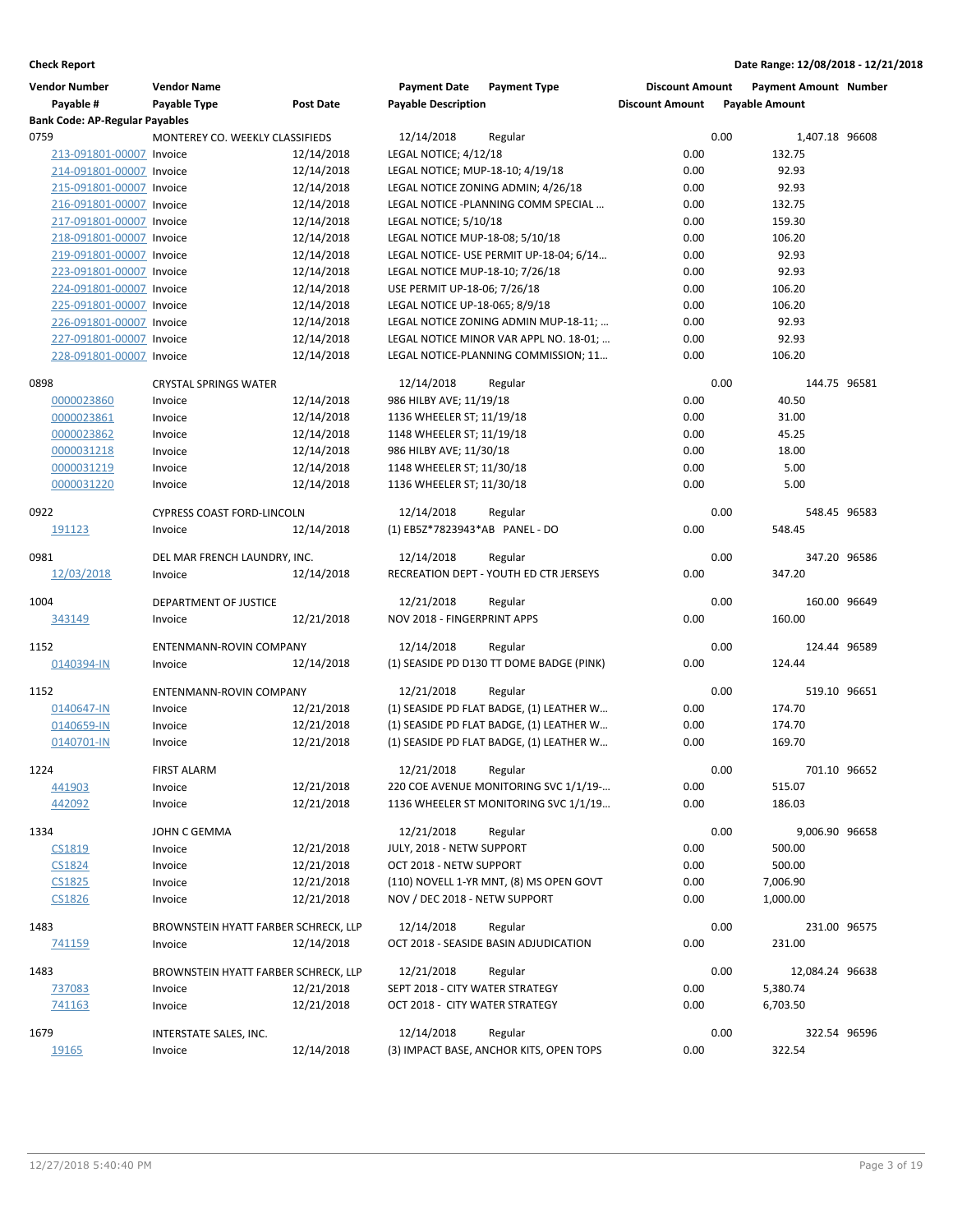| <b>Vendor Number</b><br>Payable # | <b>Vendor Name</b><br>Payable Type | Post Date  | <b>Payment Date</b><br><b>Payable Description</b> | <b>Payment Type</b>                       | <b>Discount Amount</b><br><b>Discount Amount</b> |      | <b>Payment Amount Number</b><br><b>Payable Amount</b> |             |
|-----------------------------------|------------------------------------|------------|---------------------------------------------------|-------------------------------------------|--------------------------------------------------|------|-------------------------------------------------------|-------------|
| 1798                              | <b>KELLY-MOORE PAINT COMPANY</b>   |            | 12/14/2018                                        | Regular                                   |                                                  | 0.00 |                                                       | 35.78 96601 |
| 802-00000667460                   | Invoice                            | 12/14/2018 |                                                   | KEL-GUARD, RLLR CVR, TRAY, ROLLER FRAME   | 0.00                                             |      | 26.62                                                 |             |
| 802-00000667634                   | Invoice                            | 12/14/2018 |                                                   | (2) KM - 2-1/2 100% SLD TPRD POLY F/S     | 0.00                                             |      | 9.16                                                  |             |
| 1943                              | <b>LEGAL SERVICES FOR SENIORS</b>  |            | 12/14/2018                                        | Regular                                   |                                                  | 0.00 | 2,795.31 96603                                        |             |
| 1 QTR FY2018/19                   | Invoice                            | 12/14/2018 | CDBG - ATTORNEY - 1 QTR-2018                      |                                           | 0.00                                             |      | 2,795.31                                              |             |
| 2129                              | MONTEREY COUNTY PEACE              |            | 12/21/2018                                        | Regular                                   |                                                  | 0.00 | 175.00 96666                                          |             |
| 2018093R                          | Invoice                            | 12/21/2018 |                                                   | NOV 2018 - SHOOTING RANGE USE - SEASIDE   | 0.00                                             |      | 175.00                                                |             |
|                                   |                                    |            |                                                   |                                           |                                                  |      |                                                       |             |
| 2186                              | <b>MISSION UNIFORM SERVICE</b>     |            | 12/14/2018                                        | Regular                                   |                                                  | 0.00 | 1,619.45 96607                                        |             |
| 508547741                         | Invoice                            | 12/14/2018 | NOV 2018 - POMA; 11/05/18                         |                                           | 0.00                                             |      | 54.00                                                 |             |
| 508547743                         | Invoice                            | 12/14/2018 | SEASIDE MAIN & UTILITIES - 11/5/18                |                                           | 0.00                                             |      | 19.37                                                 |             |
| 508572066                         | Invoice                            | 12/14/2018 | SEASIDE MAIN & UTILITIES - 11/5/18                |                                           | 0.00                                             |      | 326.96                                                |             |
| 508584242                         | Invoice                            | 12/14/2018 | SEASIDE MAIN & UTILITIES - 11/5/18                |                                           | 0.00                                             |      | 35.00                                                 |             |
| 508614317                         | Invoice                            | 12/14/2018 | SEASIDE MAIN & UTILITIES - 11/5/18                |                                           | 0.00                                             |      | 26.37                                                 |             |
| 508614318                         | Invoice                            | 12/14/2018 | NOV 2018 - POMA; 11/13/18                         |                                           | 0.00                                             |      | 37.46                                                 |             |
| 508617359                         | Invoice                            | 12/14/2018 | SEASIDE MAIN & UTILITIES - 11/5/18                |                                           | 0.00                                             |      | 292.83                                                |             |
| 508646117                         | Invoice                            | 12/14/2018 | NOV 2018 - POMA; 11/19/18                         |                                           | 0.00                                             |      | 27.00                                                 |             |
| 508666906                         | Invoice                            | 12/14/2018 | SEASIDE MAIN & UTILITIES - 11/5/18                |                                           | 0.00                                             |      | 330.33                                                |             |
| 508666907                         | Invoice                            | 12/14/2018 | NOV 2018 - POMA; 11/19/18                         |                                           | 0.00                                             |      | 88.65                                                 |             |
| 508714272                         | Invoice                            | 12/14/2018 | SEASIDE MAIN & UTILITIES - 11/5/18                |                                           | 0.00                                             |      | 292.83                                                |             |
| 508714273                         | Invoice                            | 12/14/2018 | NOV 2018 - POMA; 11/26/18                         |                                           | 0.00                                             |      | 88.65                                                 |             |
| 2186                              | <b>MISSION UNIFORM SERVICE</b>     |            | 12/21/2018                                        | Regular                                   |                                                  | 0.00 | 127.65 96663                                          |             |
| 508485471                         | Invoice                            | 12/21/2018 | FIRE DEPT / CUSTOMER #157011                      |                                           | 0.00                                             |      | 31.50                                                 |             |
| 508872325                         | Invoice                            | 12/21/2018 |                                                   | RECREATION DEPT - UNIFORMS; 12/19/2018    | 0.00                                             |      | 96.15                                                 |             |
| 2205                              | MONTEREY COUNTY CONVENTION         |            | 12/14/2018                                        | Regular                                   |                                                  | 0.00 | 21,474.09 96609                                       |             |
| OCT 2018 TID - SE Invoice         |                                    | 12/14/2018 |                                                   | OCT 2018 - CITY OF SEASIDE TID REMITTANCE | 0.00                                             |      | 21,474.09                                             |             |
| 2238                              | MONTEREY BAY PEST CONTROL          |            | 12/21/2018                                        | Regular                                   |                                                  | 0.00 | 140.00 96664                                          |             |
| 0166207                           | Invoice                            | 12/21/2018 |                                                   | 440 HARCOURT AVE POLICE DEPT - MONTHL     | 0.00                                             |      | 85.00                                                 |             |
| 0166209                           | Invoice                            | 12/21/2018 |                                                   | 440 HARCOURT-STORAGE SHED MONTHLY S       | 0.00                                             |      | 55.00                                                 |             |
|                                   |                                    |            |                                                   |                                           |                                                  |      |                                                       |             |
| 2252                              | MONTEREY COUNTY D.A.'s OFFICE      |            | 12/14/2018                                        | Regular                                   |                                                  | 0.00 | 1,632.00 96610                                        |             |
| TM1706063                         | Invoice                            | 12/07/2018 | DA #861205/RUBEN CURIEL ESPINOZA                  |                                           | 0.00                                             |      | 1,632.00                                              |             |
| 2279                              | COUNTY OF MONTEREY IT DEPT.        |            | 12/21/2018                                        | Regular                                   |                                                  | 0.00 | 1,582.56 96643                                        |             |
| 822 PD 10/2018                    | Invoice                            | 12/21/2018 |                                                   | OCT 2018 - 822 SEASIDE PD / NETW ACCESS   | 0.00                                             |      | 1,172.25                                              |             |
| 847 FIRE 10/2018                  | Invoice                            | 12/21/2018 |                                                   | OCT 2018 - 847 SEASIDE FIRE - CELLULAR NE | 0.00                                             |      | 410.31                                                |             |
| 2342                              | MONTEREY REGIONAL WASTE            |            | 12/14/2018                                        | Regular                                   |                                                  | 0.00 | 679.55 96612                                          |             |
| SCALES NOV18 0 Invoice            |                                    | 12/14/2018 | TRANS #1965012                                    |                                           | 0.00                                             |      | 128.25                                                |             |
| SCALES OCT18 0 Invoice            |                                    | 12/14/2018 | TICKET #'S 1945232, 1945481, 1949283              |                                           | 0.00                                             |      | 347.00                                                |             |
| SCALES SEP18 051 Invoice          |                                    | 12/14/2018 | TRANS #1928644, 1941799                           |                                           | 0.00                                             |      | 204.30                                                |             |
|                                   |                                    |            |                                                   |                                           |                                                  |      |                                                       |             |
| 2347                              | MONTEREY SANITARY SUPPLY           |            | 12/14/2018                                        | Regular                                   |                                                  | 0.00 |                                                       | 85.27 96613 |
| 311837                            | Invoice                            | 12/14/2018 |                                                   | (10) NITRILE EXAM GLOVES, BLACK, LRG      | 0.00                                             |      | 85.27                                                 |             |
| 2396                              | WILLDAN FINANCIAL SERVICES         |            | 12/21/2018                                        | Regular                                   |                                                  | 0.00 | 16,365.00 96685                                       |             |
| 010-39795                         | Invoice                            | 12/21/2018 |                                                   | SVCS THROUGH 10/26/18 - FISCAL ANALYSIS   | 0.00                                             |      | 14,685.00                                             |             |
| 010-39915                         | Invoice                            | 12/21/2018 |                                                   | SVCS THROUGH 11/23/2018 - FISCAL ANALY    | 0.00                                             |      | 1,680.00                                              |             |
| 2742                              | PENINSULA MESSENGER LLC            |            | 12/14/2018                                        | Regular                                   |                                                  | 0.00 | 206.67 96616                                          |             |
| 133711                            | Invoice                            | 12/14/2018 |                                                   | MONTHLY COURIER SVC FOR SEASIDE POLIC     | 0.00                                             |      | 206.67                                                |             |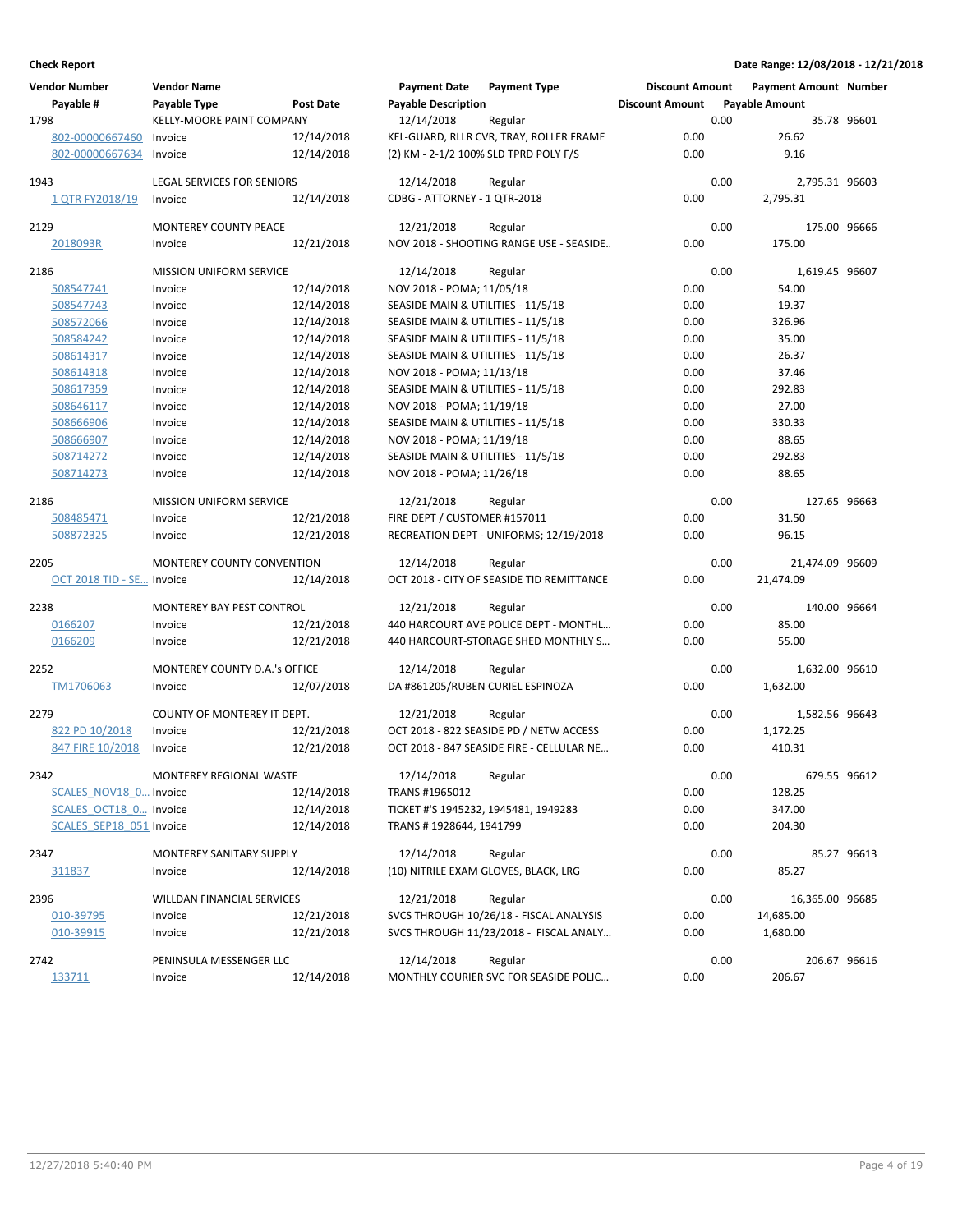| Vendor Number | <b>Vendor Name</b>        |                  | <b>Payment Date</b>        | <b>Payment Type</b>                 | <b>Discount Amount</b> | <b>Payment Amount Number</b> |             |
|---------------|---------------------------|------------------|----------------------------|-------------------------------------|------------------------|------------------------------|-------------|
| Payable #     | Payable Type              | <b>Post Date</b> | <b>Payable Description</b> |                                     | <b>Discount Amount</b> | <b>Pavable Amount</b>        |             |
| 2888          | PURE H <sub>20</sub> INC. |                  | 12/14/2018                 | Regular                             |                        | 0.00                         | 65.54 96618 |
| 9697          | Invoice                   | 12/14/2018       |                            | MONTHLY LEASE FOR POU COOLER: WS-11 | 0.00                   | 65.54                        |             |
|               |                           |                  |                            |                                     |                        |                              |             |

|                       | Payable | Payment  |                 |           |
|-----------------------|---------|----------|-----------------|-----------|
| <b>Payment Type</b>   | Count   | Count    | <b>Discount</b> | Payment   |
| <b>Regular Checks</b> | 68      | 26       | 0.00            | 72,580.77 |
| <b>Manual Checks</b>  | 0       | 0        | 0.00            | 0.00      |
| Voided Checks         | 0       | 0        | 0.00            | 0.00      |
| <b>Bank Drafts</b>    | 0       | $\Omega$ | 0.00            | 0.00      |
| EFT's                 | 0       | $\Omega$ | 0.00            | 0.00      |
|                       | 68      | 26       | 0.00            | 72,580.77 |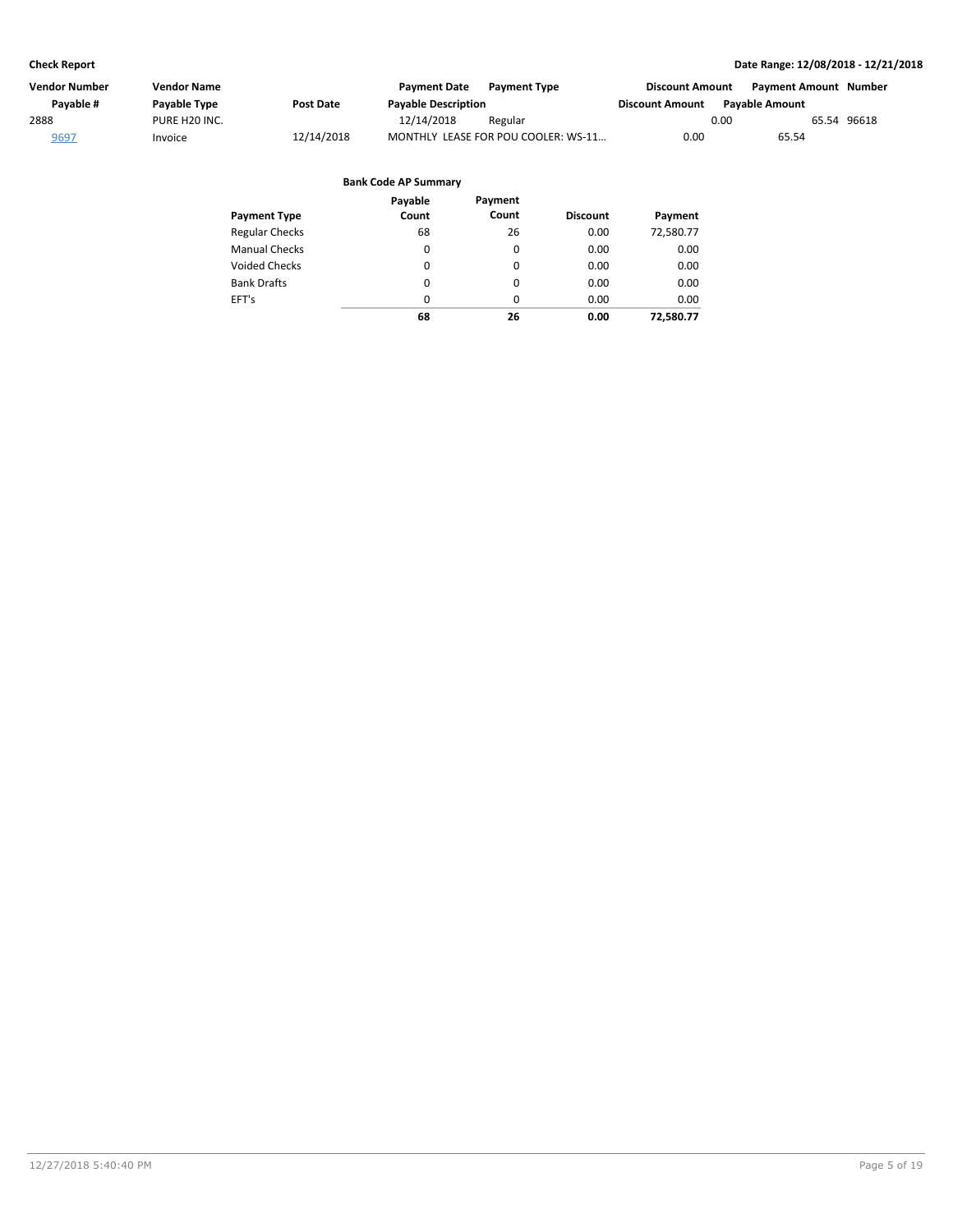| <b>Vendor Number</b>                  | <b>Vendor Name</b>      |                  | <b>Payment Date</b>        | <b>Payment Type</b> | <b>Discount Amount</b> |                       | <b>Payment Amount Number</b> |                   |
|---------------------------------------|-------------------------|------------------|----------------------------|---------------------|------------------------|-----------------------|------------------------------|-------------------|
| Payable #                             | <b>Payable Type</b>     | <b>Post Date</b> | <b>Payable Description</b> |                     | <b>Discount Amount</b> | <b>Payable Amount</b> |                              |                   |
| <b>Bank Code: PY-Payroll Payables</b> |                         |                  |                            |                     |                        |                       |                              |                   |
| 3138                                  | SEASIDE EMPLOYEES ASSN  |                  | 12/20/2018                 | <b>Bank Draft</b>   |                        | 0.00                  |                              | 175.00 DFT0001373 |
| <b>INV0002760</b>                     | Invoice                 | 12/20/2018       | <b>DUES</b>                |                     | 0.00                   |                       | 175.00                       |                   |
| 3138                                  | SEASIDE EMPLOYEES ASSN  |                  | 12/20/2018                 | <b>Bank Draft</b>   |                        | 0.00                  |                              | 175.00 DFT0001373 |
| <b>INV0002802</b>                     | Invoice                 | 12/20/2018       | <b>DUES</b>                |                     | 0.00                   |                       | 175.00                       |                   |
| 3153                                  | SEASIDE MANAGEMENT ASSN |                  | 12/20/2018                 | <b>Bank Draft</b>   |                        | 0.00                  |                              | 50.00 DFT0001373  |
| <b>INV0002805</b>                     | Invoice                 | 12/20/2018       | <b>DUES</b>                |                     | 0.00                   |                       | 50.00                        |                   |
| 3153                                  | SEASIDE MANAGEMENT ASSN |                  | 12/20/2018                 | <b>Bank Draft</b>   |                        | 0.00                  |                              | 50.00 DFT0001373  |
| <b>INV0002763</b>                     | Invoice                 | 12/20/2018       | <b>DUES</b>                |                     | 0.00                   |                       | 50.00                        |                   |

|                       | Payable  | Payment  |                 |         |
|-----------------------|----------|----------|-----------------|---------|
| <b>Payment Type</b>   | Count    | Count    | <b>Discount</b> | Payment |
| <b>Regular Checks</b> | 0        | 0        | 0.00            | 0.00    |
| <b>Manual Checks</b>  | 0        | 0        | 0.00            | 0.00    |
| <b>Voided Checks</b>  | 0        | $\Omega$ | 0.00            | 0.00    |
| <b>Bank Drafts</b>    | 4        | 4        | 0.00            | 450.00  |
| EFT's                 | $\Omega$ | $\Omega$ | 0.00            | 0.00    |
|                       | 4        | 4        | 0.00            | 450.00  |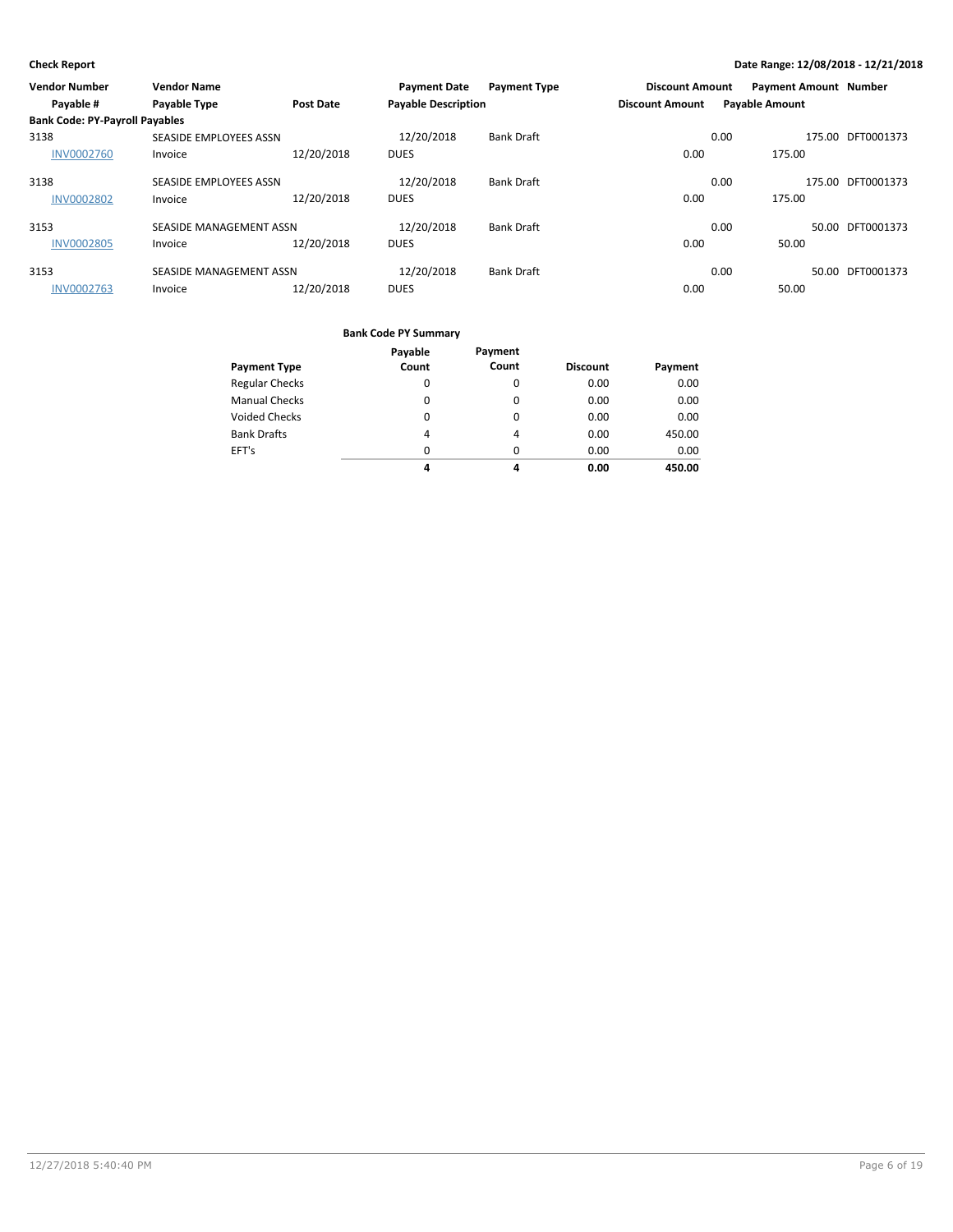| <b>Vendor Number</b>                  | <b>Vendor Name</b>              |            | <b>Payment Date</b>                    | <b>Payment Type</b>                             | <b>Discount Amount</b> |      | <b>Payment Amount Number</b> |             |
|---------------------------------------|---------------------------------|------------|----------------------------------------|-------------------------------------------------|------------------------|------|------------------------------|-------------|
| Payable #                             | Payable Type                    | Post Date  | <b>Payable Description</b>             |                                                 | <b>Discount Amount</b> |      | <b>Payable Amount</b>        |             |
| <b>Bank Code: AP-Regular Payables</b> |                                 |            |                                        |                                                 |                        |      |                              |             |
| 3211                                  | SHERWIN-WILLIAMS CO.            |            | 12/14/2018                             | Regular                                         |                        | 0.00 |                              | 25.14 96624 |
| 6288-6                                | Invoice                         | 12/14/2018 |                                        | (2) FRAME 4" KWIK RELEAS, (4) CS POLY KNIT      | 0.00                   |      | 25.14                        |             |
| 3290                                  | THE SPCA OF MONTEREY CO.        |            | 12/21/2018                             | Regular                                         |                        | 0.00 | 7,671.76 96679               |             |
| <u>11-18</u>                          | Invoice                         | 12/21/2018 | <b>NOVEMBER 2018 SERVICES</b>          |                                                 | 0.00                   |      | 7,671.76                     |             |
| 3307                                  | <b>SAME DAY SHRED</b>           |            | 12/14/2018                             | Regular                                         |                        | 0.00 |                              | 65.00 96623 |
| 33897                                 | Invoice                         | 12/14/2018 |                                        | POLICE DEPT - 64 GAL BIN SVCD ON 11/28/2        | 0.00                   |      | 32.50                        |             |
| 33898                                 | Invoice                         | 12/14/2018 |                                        | FINANCE DEPT - 64 GAL BIN SVCD ON 11/28         | 0.00                   |      | 32.50                        |             |
| 3319                                  | STAPLES ADVANTAGE               |            | 12/14/2018                             | Regular                                         |                        | 0.00 | 749.77 96626                 |             |
| 3396891885                            | Invoice                         | 12/14/2018 |                                        | RECREATION DEPT - (1) 2 IN WHTE BASIC BI        | 0.00                   |      | 58.44                        |             |
| 3397452391                            | Invoice                         | 12/14/2018 |                                        | FINANCE DEPT - 7" POCKET FOLDERS, GLUE          | 0.00                   |      | 115.86                       |             |
| 3397452393                            | Invoice                         | 12/14/2018 | RECREATION DEPT - MISC SUPPLIES        |                                                 | 0.00                   |      | 414.89                       |             |
| 3398358095                            | Invoice                         | 12/14/2018 |                                        | FINANCE - TONER CARTRDG, MANILA FOLDE           | 0.00                   |      | 160.58                       |             |
| 3319                                  | STAPLES ADVANTAGE               |            | 12/21/2018                             | Regular                                         |                        | 0.00 | 1,390.09 96677               |             |
| 3393027691.                           | Invoice                         | 12/21/2018 |                                        | RECREATION DEPT - SHORT 4 CENTS ON PA           | 0.00                   |      | 0.04                         |             |
| 3397299500                            | Invoice                         | 12/21/2018 | POLICE DEPT - DIGITL MOTION SNS        |                                                 | 0.00                   |      | 77.99                        |             |
| 3398447752                            | Invoice                         | 12/21/2018 |                                        | POLICE DEPT - MISC SUPPLIES; 12/5/18            | 0.00                   |      | 380.54                       |             |
| 3398447753                            | Invoice                         | 12/21/2018 | <b>RECREATION DEPT - MISC SUPPLIES</b> |                                                 | 0.00                   |      | 177.94                       |             |
| 3398518355                            | Invoice                         | 12/21/2018 | <b>RECREATION DEPT - MISC SUPPLIES</b> |                                                 | 0.00                   |      | 341.29                       |             |
| 3398607538                            | Invoice                         | 12/21/2018 | RECREATION DEPT - CLIPBOARDS (3)       |                                                 | 0.00                   |      | 31.10                        |             |
| 3398798941                            | Invoice                         | 12/21/2018 | FINANCE DEPT - BROTHER TONER BLK       |                                                 | 0.00                   |      | 58.57                        |             |
| 3398798942                            | Invoice                         | 12/21/2018 | RECREATION DEPT - 2019 CALENDARS       |                                                 | 0.00                   |      | 322.62                       |             |
| 3397                                  | SUPERIOR ELECTRIC CO.           |            | 12/14/2018                             | Regular                                         |                        | 0.00 | 1,549.09 96627               |             |
| 10802                                 | Invoice                         | 12/14/2018 |                                        | SIGN NEAR BMW DEALER AND FREMONT BL             | 0.00                   |      | 942.94                       |             |
| 10803                                 | Invoice                         | 12/14/2018 |                                        | REPAIR ST LIGHT CONTROL NEAR TOYOTA D           | 0.00                   |      | 313.80                       |             |
| 10804                                 | Invoice                         | 12/14/2018 |                                        | PARTS/LABOR - N. ENTRANCE SIGN LIGHTING         | 0.00                   |      | 292.35                       |             |
| 3595                                  | VAPOR CLEANERS, INC.            |            | 12/14/2018                             | Regular                                         |                        | 0.00 |                              | 6.50 96629  |
| 468839                                | Invoice                         | 12/14/2018 |                                        | SEASIDE POLICE - (1) UNIFORM JACKET BLACK       | 0.00                   |      | 6.50                         |             |
| 4034                                  | CDW GOVERNMENT, INC.            |            | 12/21/2018                             | Regular                                         |                        | 0.00 | 3,460.72 96640               |             |
| <b>QDW8858</b>                        | Invoice                         | 12/21/2018 |                                        | (2) GAMBER EXT MOUNT PWR SUPP, (2) CLE          | 0.00                   |      | 377.10                       |             |
| <b>QGN6405</b>                        | Invoice                         | 12/21/2018 | (1) ADO ACRO PRO AOO 2017 1U           |                                                 | 0.00                   |      | 314.87                       |             |
| QJZ4020                               | Invoice                         | 12/21/2018 |                                        | (1) PAN TP FZ-G1 15-6300U 256GB 8 GB            | 0.00                   |      | 2,768.75                     |             |
| 4052                                  | CPS HR CONSULTING               |            | 12/21/2018                             | Regular                                         |                        | 0.00 | 423.50 96644                 |             |
| SOP47911                              | Invoice                         | 12/21/2018 |                                        | <b>FACILITY RECEPTIONIST EXAM MATERIAL</b>      | 0.00                   |      | 423.50                       |             |
| 4084                                  | <b>BOB BARKER COMPANY, INC.</b> |            | 12/14/2018                             | Regular                                         |                        | 0.00 | 216.97 96574                 |             |
| UT1000480367                          | Invoice                         | 12/14/2018 |                                        | (1 CASE) GLOVE, LIFESTAR EC, BLUE/WH, L         | 0.00                   |      | 216.97                       |             |
| 4222                                  | HARRIS & ASSOCIATES, INC.       |            | 12/14/2018                             | Regular                                         |                        | 0.00 | 8,926.25 96593               |             |
| 38376                                 | Invoice                         | 12/14/2018 | JULY 2018 - PROF SVCS FOR HONDA        |                                                 | 0.00                   |      | 1,060.00                     |             |
| 39336                                 | Invoice                         | 12/14/2018 |                                        | OCT 2018 - CAMPUS TOWN CENTER SVCS.             | 0.00                   |      | 5,643.75                     |             |
| 39591                                 | Invoice                         | 12/14/2018 |                                        | 10/28/18 - 11/24/18 SVCS FOR CAMPUS TO          | 0.00                   |      | 2,222.50                     |             |
| 4271                                  | <b>URETSKY SECURITY</b>         |            | 12/21/2018                             | Regular                                         |                        | 0.00 |                              | 20.00 96682 |
| 7640                                  | Invoice                         | 12/21/2018 | NOV 2018 - FINGERPRINTING (1)          |                                                 | 0.00                   |      | 20.00                        |             |
|                                       |                                 |            | 12/14/2018                             |                                                 |                        | 0.00 |                              |             |
| 4452<br><u>334</u>                    | RYAN L. RIDER<br>Invoice        | 12/14/2018 |                                        | Regular<br>MESCAL/HILBY - REMOVE CURB AROUND IS | 0.00                   |      | 4,800.00 96622<br>4,800.00   |             |
|                                       |                                 |            |                                        |                                                 |                        |      |                              |             |
| 4838                                  | HIRE RIGHT, LLC                 |            | 12/21/2018                             | Regular                                         |                        | 0.00 |                              | 54.70 96655 |
| P0825775                              | Invoice                         | 12/21/2018 |                                        | NOV 2018 - BACKGROUND SCREENING SERV            | 0.00                   |      | 54.70                        |             |
| 4892                                  | <b>EDGES ELECTRICAL GROUP</b>   |            | 12/14/2018                             | Regular                                         |                        | 0.00 | 220.52 96588                 |             |
| S4528039.001                          | Invoice                         | 12/14/2018 |                                        | (1) ELECTRICAL BOX, (1) OLDCAST "LIGHTIN        | 0.00                   |      | 67.84                        |             |
| S4532652.001                          | Invoice                         | 12/14/2018 | (3) BOX MNT FIXT W/GLB&GRD             |                                                 | 0.00                   |      | 122.24                       |             |
| S4532676.001                          | Invoice                         | 12/14/2018 | (1) FLK TL75 REPL TEST LEADS           |                                                 | 0.00                   |      | 30.44                        |             |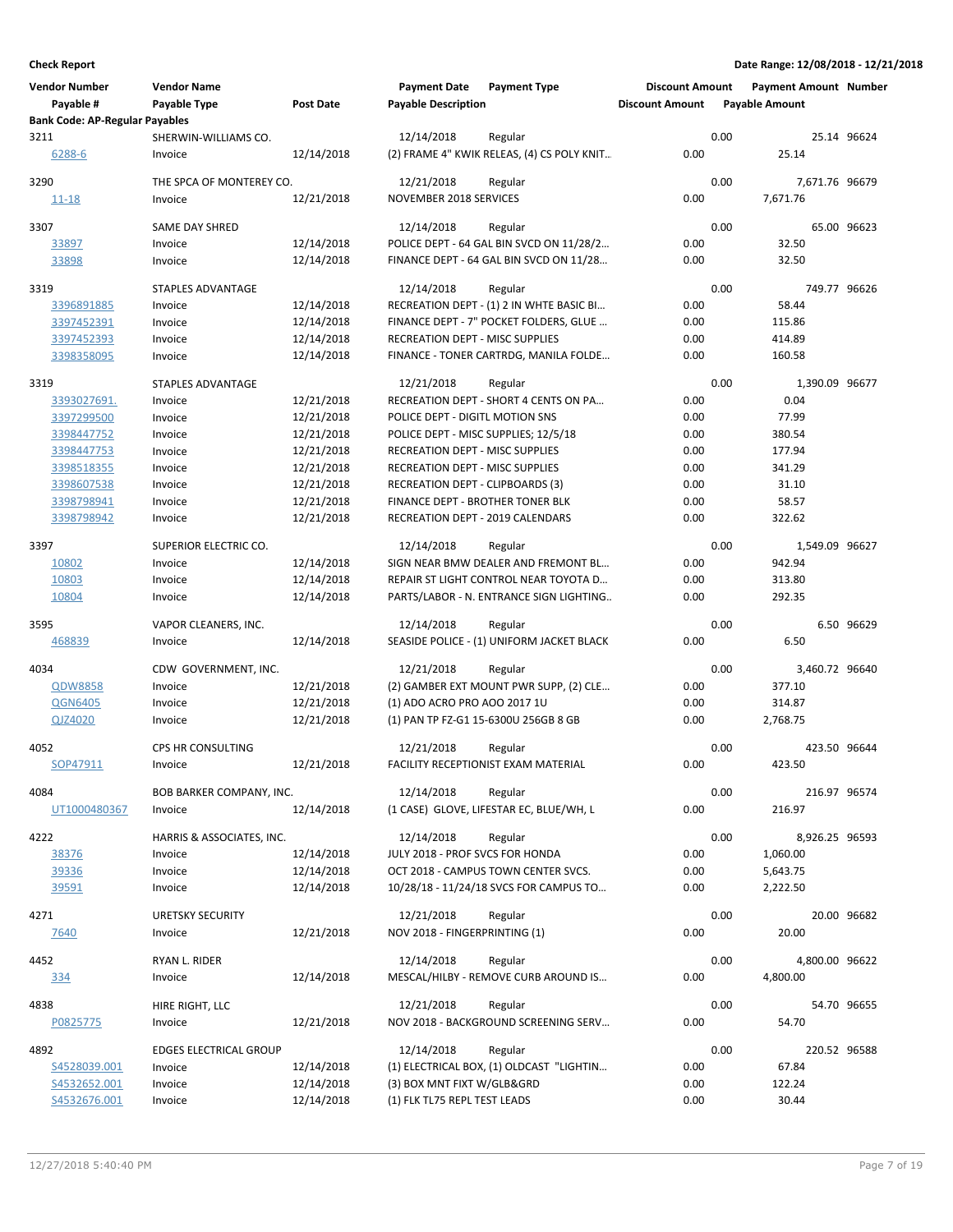| Vendor Number | <b>Vendor Name</b>    |                  | <b>Payment Date</b>         | <b>Payment Type</b> | <b>Discount Amount</b> | Payment Amount Number |
|---------------|-----------------------|------------------|-----------------------------|---------------------|------------------------|-----------------------|
| Pavable #     | Payable Type          | <b>Post Date</b> | <b>Payable Description</b>  |                     | <b>Discount Amount</b> | <b>Pavable Amount</b> |
| 4896          | DEPARTMENT OF JUSTICE |                  | 12/14/2018                  | Regular             | 0.00                   | 66.00 96587           |
| 342380        | Invoice               | 12/14/2018       | NOV 2018 - FINGERPRINT APPS |                     | 0.00                   | 66.00                 |

| <b>Payment Type</b>   | Payable<br>Count | Payment<br>Count | <b>Discount</b> | Payment   |
|-----------------------|------------------|------------------|-----------------|-----------|
|                       |                  |                  |                 |           |
| <b>Regular Checks</b> | 35               | 16               | 0.00            | 29,646.01 |
| <b>Manual Checks</b>  | 0                | 0                | 0.00            | 0.00      |
| <b>Voided Checks</b>  | 0                | 0                | 0.00            | 0.00      |
| <b>Bank Drafts</b>    | $\Omega$         | 0                | 0.00            | 0.00      |
| EFT's                 | 0                | 0                | 0.00            | 0.00      |
|                       | 35               | 16               | 0.00            | 29.646.01 |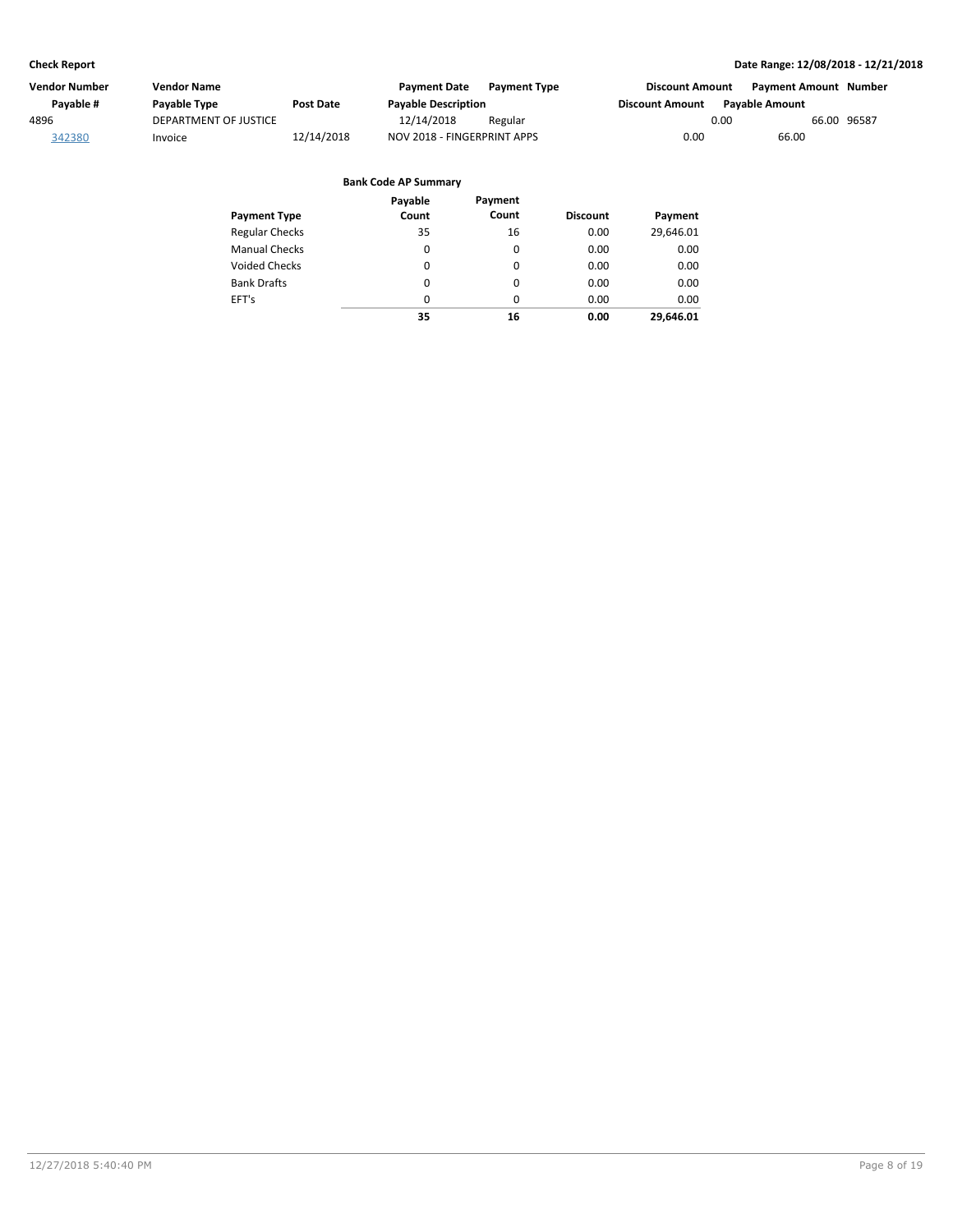| Vendor Number                         | <b>Vendor Name</b>        |                  | <b>Payment Date</b>        | <b>Payment Type</b> | <b>Discount Amount</b> | Payment Amount Number |                   |
|---------------------------------------|---------------------------|------------------|----------------------------|---------------------|------------------------|-----------------------|-------------------|
| Pavable #                             | Payable Type              | <b>Post Date</b> | <b>Payable Description</b> |                     | <b>Discount Amount</b> | <b>Pavable Amount</b> |                   |
| <b>Bank Code: PY-Payroll Payables</b> |                           |                  |                            |                     |                        |                       |                   |
| 4920                                  | ICMA RETIREMENT TRUST-457 |                  | 12/19/2018                 | <b>Bank Draft</b>   | 0.00                   |                       | 123.08 DFT0001054 |
| <b>INV0002422</b>                     | Invoice                   | 12/19/2018       | <b>CONTRIBUTIONS</b>       |                     | 0.00                   | 123.08                |                   |
|                                       |                           |                  |                            |                     |                        |                       |                   |

|                       | Payable  | Payment  |                 |         |
|-----------------------|----------|----------|-----------------|---------|
| <b>Payment Type</b>   | Count    | Count    | <b>Discount</b> | Payment |
| <b>Regular Checks</b> | 0        | 0        | 0.00            | 0.00    |
| <b>Manual Checks</b>  | 0        | 0        | 0.00            | 0.00    |
| Voided Checks         | $\Omega$ | 0        | 0.00            | 0.00    |
| <b>Bank Drafts</b>    | 1        | 1        | 0.00            | 123.08  |
| EFT's                 | $\Omega$ | $\Omega$ | 0.00            | 0.00    |
|                       | 1        | 1        | 0.00            | 123.08  |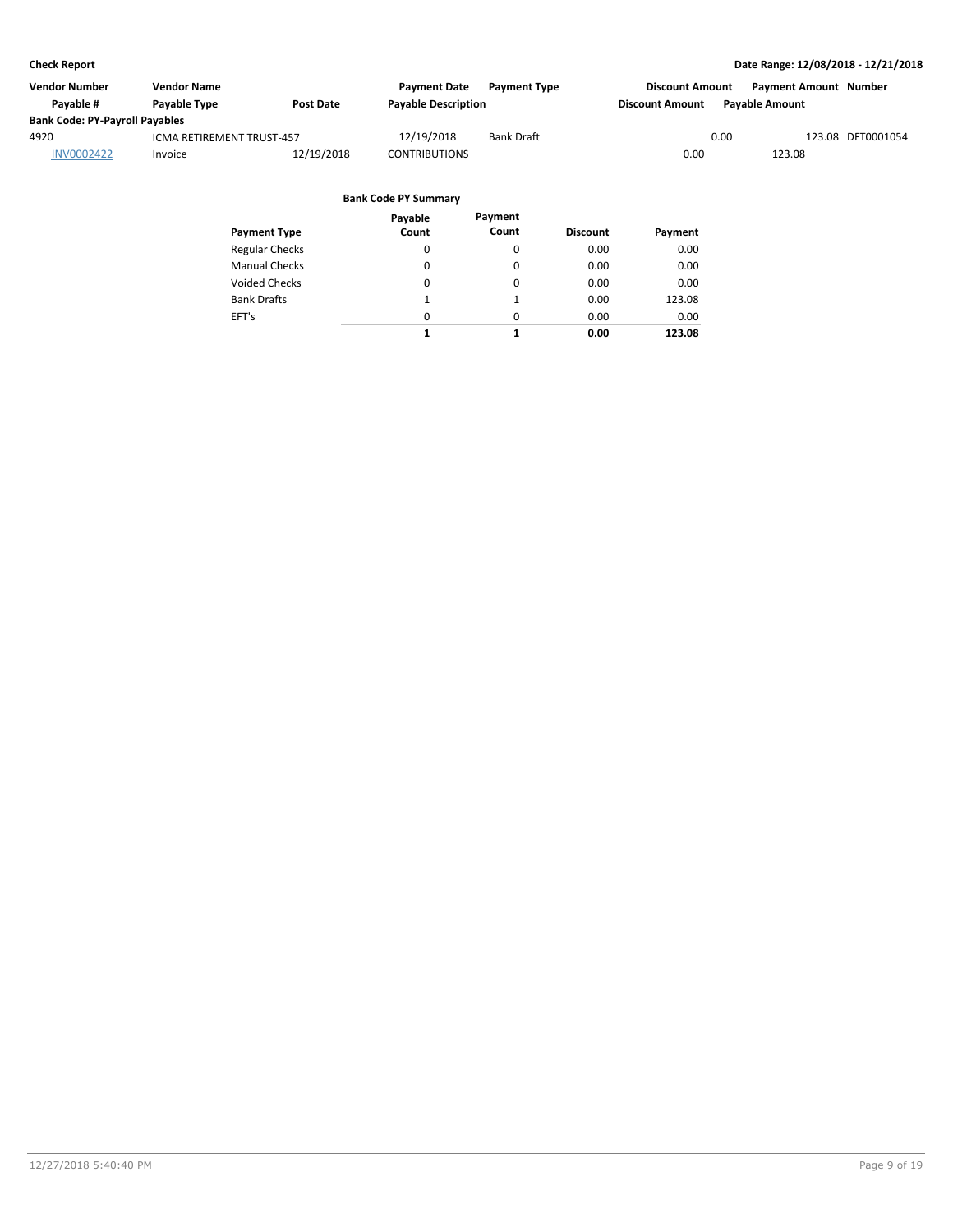| Vendor Number                         | <b>Vendor Name</b>       |                  | <b>Payment Date</b><br><b>Payment Type</b> | <b>Discount Amount</b> | <b>Payment Amount Number</b> |
|---------------------------------------|--------------------------|------------------|--------------------------------------------|------------------------|------------------------------|
| Pavable #                             | Payable Type             | <b>Post Date</b> | <b>Payable Description</b>                 | <b>Discount Amount</b> | <b>Pavable Amount</b>        |
| <b>Bank Code: AP-Regular Payables</b> |                          |                  |                                            |                        |                              |
| 4970                                  | <b>WHITSON ENGINEERS</b> |                  | 12/14/2018<br>Regular                      | 0.00                   | 3.445.50 96632               |
| 0021389                               | Invoice                  | 12/14/2018       | OCT 2018 - COS DEL MONTE MANOR LID         | 0.00                   | 3.445.50                     |

| Payment Type          | Payable<br>Count | Payment<br>Count | <b>Discount</b> | Payment  |
|-----------------------|------------------|------------------|-----------------|----------|
| <b>Regular Checks</b> | 1                |                  | 0.00            | 3,445.50 |
| Manual Checks         | 0                | 0                | 0.00            | 0.00     |
| <b>Voided Checks</b>  | 0                | 0                | 0.00            | 0.00     |
| <b>Bank Drafts</b>    | 0                | 0                | 0.00            | 0.00     |
| EFT's                 | $\Omega$         | 0                | 0.00            | 0.00     |
|                       | 1                | 1                | 0.00            | 3,445.50 |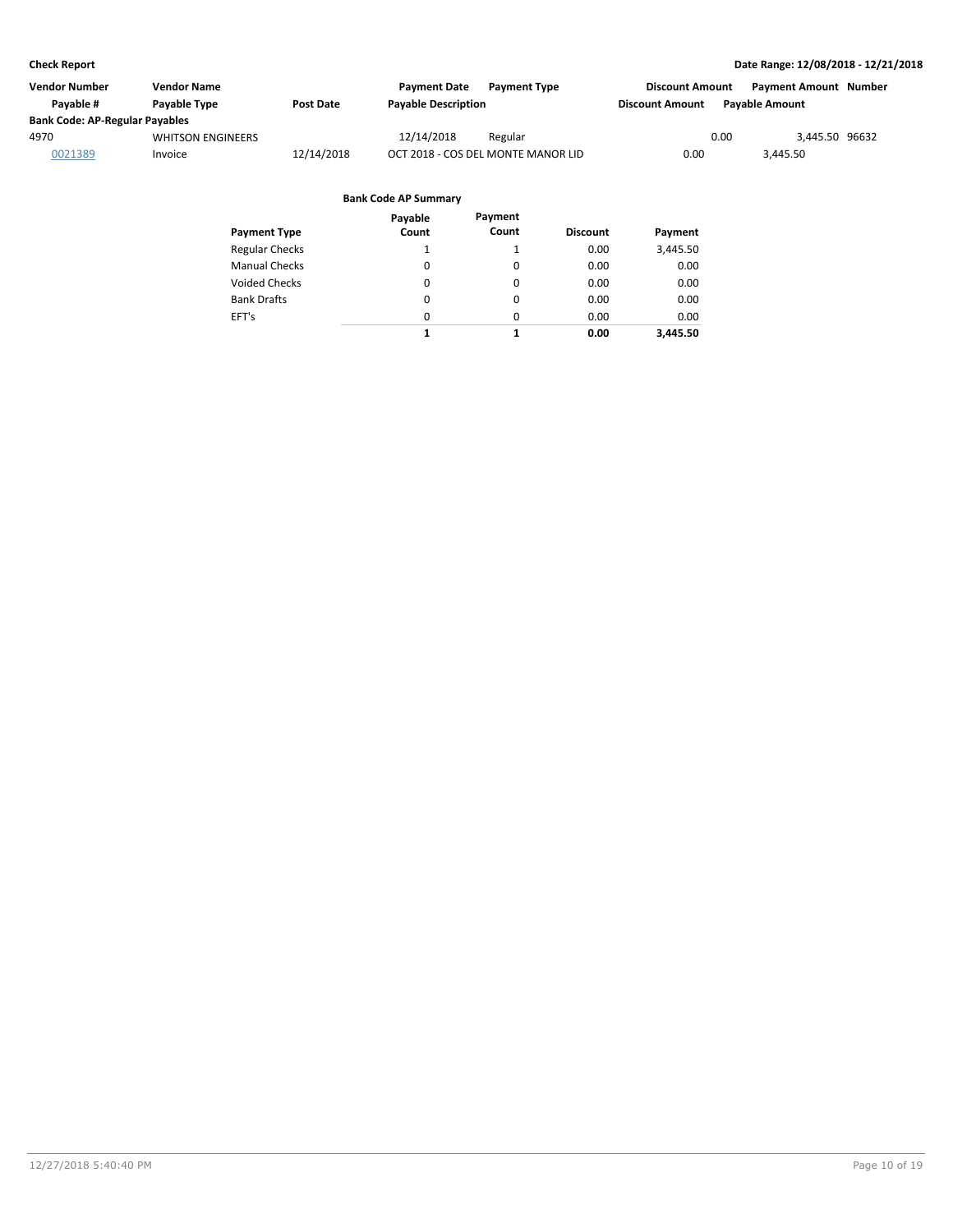| <b>Vendor Number</b>                  | <b>Vendor Name</b>               |                  | <b>Payment Date</b>        | <b>Payment Type</b> | <b>Discount Amount</b> | <b>Payment Amount Number</b> |                         |
|---------------------------------------|----------------------------------|------------------|----------------------------|---------------------|------------------------|------------------------------|-------------------------|
| Payable #                             | <b>Payable Type</b>              | <b>Post Date</b> | <b>Payable Description</b> |                     | <b>Discount Amount</b> | <b>Payable Amount</b>        |                         |
| <b>Bank Code: PY-Payroll Payables</b> |                                  |                  |                            |                     |                        |                              |                         |
| 5144                                  | <b>STATE OF CALIFORNIA</b>       |                  | 12/21/2018                 | <b>Bank Draft</b>   |                        | 0.00                         | 22,857.32 0-867-300-160 |
| <b>INV0002832</b>                     | Invoice                          | 12/21/2018       | <b>SIT PAYABLE</b>         |                     | 0.00                   | 22,857.32                    |                         |
| 5264                                  | RABOBANK, N.A.                   |                  | 12/20/2018                 | <b>Bank Draft</b>   |                        | 0.00                         | 59,430.74 14520675      |
| <b>INV0002833</b>                     | Invoice                          | 12/20/2018       | FIT PAYABLE                |                     | 0.00                   | 59,430.74                    |                         |
| 5264                                  | RABOBANK, N.A.                   |                  | 12/20/2018                 | <b>Bank Draft</b>   |                        | 0.00                         | 16,956.54 14520675      |
| <b>INV0002834</b>                     | Invoice                          | 12/20/2018       | <b>MEDICARE PAYABLE</b>    |                     | 0.00                   | 16,956.54                    |                         |
| 5266                                  | INTL ASSOC OF FIREFIGHTER        |                  | 12/20/2018                 | <b>Bank Draft</b>   |                        | 0.00                         | 950.00 DFT0001373       |
| INV0002761                            | Invoice                          | 12/20/2018       | <b>DUES</b>                |                     | 0.00                   | 950.00                       |                         |
| 5266                                  | <b>INTL ASSOC OF FIREFIGHTER</b> |                  | 12/20/2018                 | <b>Bank Draft</b>   |                        | 0.00                         | 1,150.00 DFT0001373     |
| <b>INV0002803</b>                     | Invoice                          | 12/20/2018       | <b>DUES</b>                |                     | 0.00                   | 1,150.00                     |                         |
| 5267                                  | <b>SEASIDE POLICE</b>            |                  | 12/20/2018                 | <b>Bank Draft</b>   |                        | 0.00                         | 2,100.00 DFT0001373     |
| <b>INV0002804</b>                     | Invoice                          | 12/20/2018       | <b>DUES</b>                |                     | 0.00                   | 2,100.00                     |                         |
| 5267                                  | <b>SEASIDE POLICE</b>            |                  | 12/20/2018                 | <b>Bank Draft</b>   |                        | 0.00                         | 2,100.00 DFT0001373     |
| <b>INV0002762</b>                     | Invoice                          | 12/20/2018       | <b>DUES</b>                |                     | 0.00                   | 2,100.00                     |                         |
| 5539                                  | AFLAC                            |                  | 12/14/2018                 | <b>Bank Draft</b>   |                        | 0.00                         | 121.35 DFT0001298       |
| INV0002731                            | Invoice                          | 12/14/2018       | AFLAC PRE-TAX PRODUCT      |                     | 0.00                   | 121.35                       |                         |
| 5539                                  | AFLAC                            |                  | 12/14/2018                 | <b>Bank Draft</b>   |                        | 0.00                         | 209.88 DFT0001298       |
| <b>INV0002698</b>                     | Invoice                          | 12/14/2018       | AFLAC AFTER-TAX PRODUCT    |                     | 0.00                   | 209.88                       |                         |
| 5539                                  | AFLAC                            |                  | 12/14/2018                 | <b>Bank Draft</b>   |                        | 0.00                         | 121.37 DFT0001298       |
| <b>INV0002697</b>                     | Invoice                          | 12/14/2018       | AFLAC PRE-TAX PRODUCT      |                     | 0.00                   | 121.37                       |                         |
| 5539                                  | AFLAC                            |                  | 12/14/2018                 | <b>Bank Draft</b>   |                        | 0.00                         | 209.85 DFT0001298       |
| <b>INV0002732</b>                     | Invoice                          | 12/14/2018       | AFLAC AFTER-TAX PRODUCT    |                     | 0.00                   | 209.85                       |                         |

|                       | Payable  | Payment  |                 |            |
|-----------------------|----------|----------|-----------------|------------|
| <b>Payment Type</b>   | Count    | Count    | <b>Discount</b> | Payment    |
| <b>Regular Checks</b> | 0        | 0        | 0.00            | 0.00       |
| <b>Manual Checks</b>  | 0        | 0        | 0.00            | 0.00       |
| Voided Checks         | 0        | 0        | 0.00            | 0.00       |
| <b>Bank Drafts</b>    | 11       | 11       | 0.00            | 106,207.05 |
| EFT's                 | $\Omega$ | $\Omega$ | 0.00            | 0.00       |
|                       | 11       | 11       | 0.00            | 106.207.05 |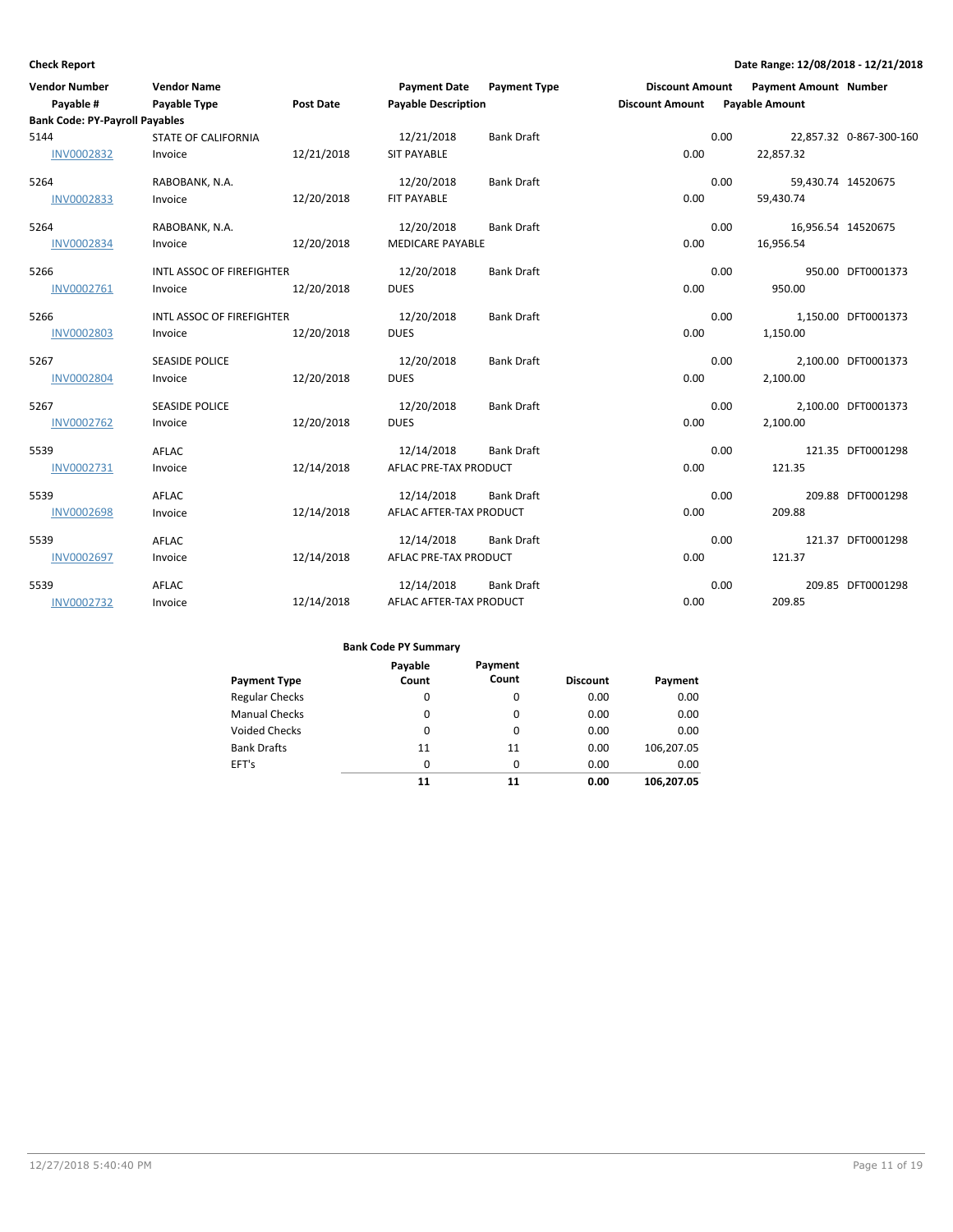| <b>Vendor Number</b>                  | <b>Vendor Name</b>                  |                  | <b>Payment Date</b>               | <b>Payment Type</b>                          | <b>Discount Amount</b> | <b>Payment Amount Number</b> |             |
|---------------------------------------|-------------------------------------|------------------|-----------------------------------|----------------------------------------------|------------------------|------------------------------|-------------|
| Payable #                             | <b>Payable Type</b>                 | <b>Post Date</b> | <b>Payable Description</b>        |                                              | <b>Discount Amount</b> | <b>Payable Amount</b>        |             |
| <b>Bank Code: AP-Regular Payables</b> |                                     |                  |                                   |                                              |                        |                              |             |
| 5543                                  | <b>MONTEREY BAY URGENT</b>          |                  | 12/21/2018                        | Regular                                      | 0.00                   | 160.00 96665                 |             |
| 249031                                | Invoice                             | 12/21/2018       | M. OGDEN; 11/02/2018              |                                              | 0.00                   | 60.00                        |             |
| 249126                                | Invoice                             | 12/21/2018       | H. SAUCEDO; 11/20/2018            |                                              | 0.00                   | 100.00                       |             |
| 5582                                  | O'REILLY AUTO PARTS                 |                  | 12/14/2018                        | Regular                                      | 0.00                   | 198.39 96615                 |             |
| 3503-336292                           | Invoice                             | 12/14/2018       | (1) TIMING LIGHT                  |                                              | 0.00                   | 96.51                        |             |
| 3503-336831                           | Invoice                             | 12/14/2018       |                                   | (1) AIR COMPRESSOR/ACCT #1141072             | 0.00                   | 101.88                       |             |
| 5875                                  | HINDERLITER, de LLAMAS & ASSOCIATES |                  | 12/14/2018                        | Regular                                      | 0.00                   | 2.494.57 96594               |             |
| 0030200-IN                            | Invoice                             | 12/14/2018       |                                   | CONTRACT/AUDIT SVCS - SALES Q 2 2018         | 0.00                   | 2,494.57                     |             |
| 5875                                  | HINDERLITER, de LLAMAS & ASSOCIATES |                  | 12/21/2018                        | Regular                                      | 0.00                   |                              | 63.29 96654 |
| 0030061-IN                            | Invoice                             | 12/21/2018       |                                   | AUDIT SVCS-TRANS TAX - SALES Q 2, 2018       | 0.00                   | 63.29                        |             |
| 5969                                  | <b>FASTENAL COMPANY</b>             |                  | 12/14/2018                        | Regular                                      | 0.00                   | 121.97 96591                 |             |
| <b>CASEA90037</b>                     | Invoice                             | 12/14/2018       |                                   | (25) 36" HD UVBLK CLB TIE, (1) 6" DIAG PLIER | 0.00                   | 27.58                        |             |
| <b>CASEA90101</b>                     | Invoice                             | 12/14/2018       | (10) 3M SUPER 88 3/4X66X7         |                                              | 0.00                   | 94.39                        |             |
| 6011                                  | CRESTLINE SPECIALTIES, INC.         |                  | 12/21/2018                        | Regular                                      | 0.00                   | 228.98 96645                 |             |
| 3760819                               | Invoice                             | 12/21/2018       |                                   | (100) COLOR POP EARBUDS, (100) 1 COLOR       | 0.00                   | 228.98                       |             |
| 6027                                  | RICHARDS, WATSON & GERSHON          |                  | 12/21/2018                        | Regular                                      | 0.00                   | 963.50 96674                 |             |
| 218983                                | Invoice                             | 12/21/2018       | SEPT 2018 - GENERAL LEGAL SVCS    |                                              | 0.00                   | 305.50                       |             |
| 218984                                | Invoice                             | 12/21/2018       |                                   | SEPT 2018 - SEASIDE RESORT PROJECT           | 0.00                   | 94.00                        |             |
| 219427                                | Invoice                             | 12/21/2018       | OCT 2018 - GENERAL LEGAL SVCS     |                                              | 0.00                   | 235.00                       |             |
| 219428                                | Invoice                             | 12/21/2018       | OCT 2018 - SEASIDE RESORT PROJECT |                                              | 0.00                   | 329.00                       |             |
| 6088                                  | MONTEREY FIRE EXTINGUISHER, INC.    |                  | 12/14/2018                        | Regular                                      | 0.00                   |                              | 40.00 96611 |
| 72292                                 | Invoice                             | 12/14/2018       | FIRE DEPT - (1) LABOR, 5# SERVICE |                                              | 0.00                   | 40.00                        |             |

| Payment Type          | Payable<br>Count | Payment<br>Count | <b>Discount</b> | Payment  |
|-----------------------|------------------|------------------|-----------------|----------|
| <b>Regular Checks</b> | 14               | 8                | 0.00            | 4,270.70 |
| <b>Manual Checks</b>  | 0                | 0                | 0.00            | 0.00     |
| <b>Voided Checks</b>  | 0                | 0                | 0.00            | 0.00     |
| <b>Bank Drafts</b>    | 0                | 0                | 0.00            | 0.00     |
| EFT's                 | 0                | 0                | 0.00            | 0.00     |
|                       | 14               | 8                | 0.00            | 4.270.70 |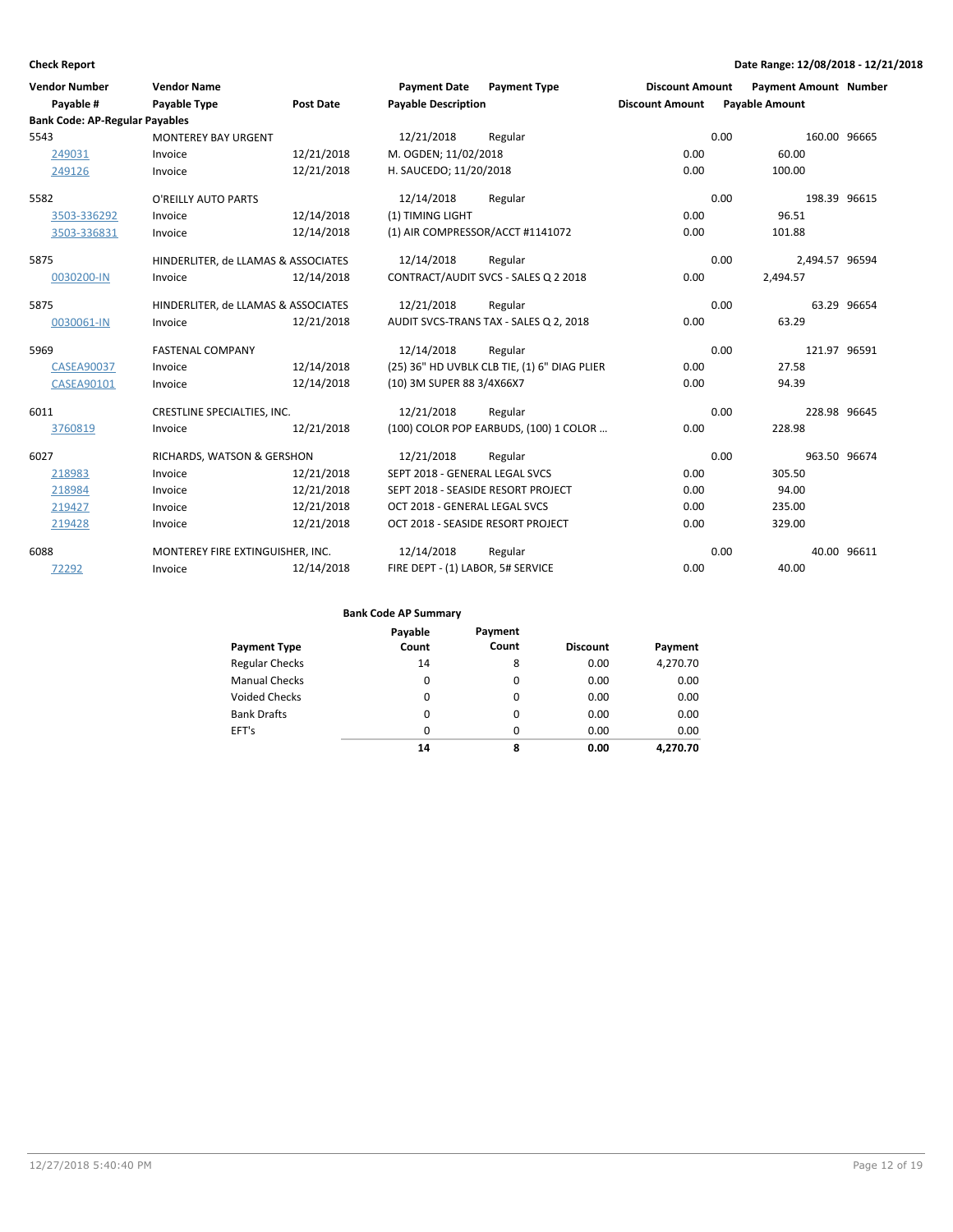| <b>Vendor Number</b>                  | <b>Vendor Name</b>       |            | <b>Payment Date</b>        | <b>Payment Type</b> | <b>Discount Amount</b> |      | <b>Payment Amount Number</b> |                   |
|---------------------------------------|--------------------------|------------|----------------------------|---------------------|------------------------|------|------------------------------|-------------------|
| Payable #                             | Payable Type             | Post Date  | <b>Payable Description</b> |                     | <b>Discount Amount</b> |      | <b>Payable Amount</b>        |                   |
| <b>Bank Code: PY-Payroll Payables</b> |                          |            |                            |                     |                        |      |                              |                   |
| 6105                                  | VISION SERVICE PLAN-(CA) |            | 12/14/2018                 | <b>Bank Draft</b>   |                        | 0.00 |                              | 0.37 DFT0001166   |
| DM0000130                             | Debit Memo               | 12/14/2018 | EMP ONLY COVERAGE ADJ      |                     | 0.00                   |      | 0.37                         |                   |
| 6105                                  | VISION SERVICE PLAN-(CA) |            | 12/14/2018                 | Bank Draft          |                        | 0.00 |                              | 10.33 DFT0001166  |
| DM0000132                             | Debit Memo               | 12/14/2018 | <b>GLEASON ADJ</b>         |                     | 0.00                   |      | 10.33                        |                   |
| 6105                                  | VISION SERVICE PLAN-(CA) |            | 12/14/2018                 | <b>Bank Draft</b>   |                        | 0.00 |                              | 20.66 DFT0001166  |
| DM0000131                             | Debit Memo               | 12/14/2018 | SWEYD ADJ                  |                     | 0.00                   |      | 20.66                        |                   |
| 6105                                  | VISION SERVICE PLAN-(CA) |            | 12/14/2018                 | <b>Bank Draft</b>   |                        | 0.00 |                              | -20.06 DFT0001166 |
| CM0000143                             | Credit Memo              | 12/14/2018 | TERMS/NEW HIRES ADJ        |                     | 0.00                   |      | $-20.06$                     |                   |
| 6105                                  | VISION SERVICE PLAN-(CA) |            | 12/14/2018                 | <b>Bank Draft</b>   |                        | 0.00 |                              | 336.99 DFT0001166 |
| DM0000133                             | Debit Memo               | 12/14/2018 | RETIREES OCT 2018          |                     | 0.00                   |      | 336.99                       |                   |
| 6105                                  | VISION SERVICE PLAN-(CA) |            | 12/14/2018                 | <b>Bank Draft</b>   |                        | 0.00 |                              | -9.14 DFT0001166  |
| CM0000141                             | Credit Memo              | 12/14/2018 | MASCORRO ADJ               |                     | 0.00                   |      | $-9.14$                      |                   |
| 6105                                  | VISION SERVICE PLAN-(CA) |            | 12/14/2018                 | <b>Bank Draft</b>   |                        | 0.00 |                              | 916.45 DFT0001166 |
| <b>INV0002574</b>                     | Invoice                  | 12/14/2018 | VISION - E+1               |                     | 0.00                   |      | 916.45                       |                   |
| 6105                                  | VISION SERVICE PLAN-(CA) |            | 12/14/2018                 | <b>Bank Draft</b>   |                        | 0.00 |                              | 946.84 DFT0001166 |
| INV0002540                            | Invoice                  | 12/14/2018 | VISION - E+1               |                     | 0.00                   |      | 946.84                       |                   |
| 6105                                  | VISION SERVICE PLAN-(CA) |            | 12/14/2018                 | <b>Bank Draft</b>   |                        | 0.00 |                              | -7.95 DFT0001166  |
| CM0000142                             | Credit Memo              | 12/14/2018 | <b>HIGGINS ADJ</b>         |                     | 0.00                   |      | $-7.95$                      |                   |
| 6105                                  | VISION SERVICE PLAN-(CA) |            | 12/14/2018                 | <b>Bank Draft</b>   |                        | 0.00 |                              | 336.99 DFT0001231 |
| DM0000136                             | Debit Memo               | 12/14/2018 | RETIREES NOV ADJ           |                     | 0.00                   |      | 336.99                       |                   |
| 6105                                  | VISION SERVICE PLAN-(CA) |            | 12/14/2018                 | Bank Draft          |                        | 0.00 |                              | 10.33 DFT0001231  |
| DM0000135                             | Debit Memo               | 12/14/2018 | <b>GLEASON NOV ADJ</b>     |                     | 0.00                   |      | 10.33                        |                   |
| 6105                                  | VISION SERVICE PLAN-(CA) |            | 12/14/2018                 | <b>Bank Draft</b>   |                        | 0.00 |                              | -9.14 DFT0001231  |
| CM0000148                             | Credit Memo              | 12/14/2018 | MASCORRO NOV ADJ           |                     | 0.00                   |      | $-9.14$                      |                   |
| 6105                                  | VISION SERVICE PLAN-(CA) |            | 12/14/2018                 | <b>Bank Draft</b>   |                        | 0.00 |                              | 11.68 DFT0001231  |
| DM0000134                             | Debit Memo               | 12/14/2018 | NOV DED ADJ                |                     | 0.00                   |      | 11.68                        |                   |
| 6105                                  | VISION SERVICE PLAN-(CA) |            | 12/14/2018                 | <b>Bank Draft</b>   |                        | 0.00 |                              | 931.55 DFT0001231 |
| <b>INV0002660</b>                     | Invoice                  | 12/14/2018 | VISION - E+1               |                     | 0.00                   |      | 931.55                       |                   |
| 6105                                  | VISION SERVICE PLAN-(CA) |            | 12/14/2018                 | <b>Bank Draft</b>   |                        | 0.00 |                              | 945.26 DFT0001231 |
| <b>INV0002618</b>                     | Invoice                  | 12/14/2018 | VISION - E+1               |                     | 0.00                   |      | 945.26                       |                   |

|                       | Payable  | Payment |                 |          |
|-----------------------|----------|---------|-----------------|----------|
| Payment Type          | Count    | Count   | <b>Discount</b> | Payment  |
| <b>Regular Checks</b> | 0        | 0       | 0.00            | 0.00     |
| <b>Manual Checks</b>  | 0        | 0       | 0.00            | 0.00     |
| <b>Voided Checks</b>  | 0        | 0       | 0.00            | 0.00     |
| <b>Bank Drafts</b>    | 15       | 15      | 0.00            | 4,421.16 |
| EFT's                 | $\Omega$ | 0       | 0.00            | 0.00     |
|                       | 15       | 15      | 0.00            | 4.421.16 |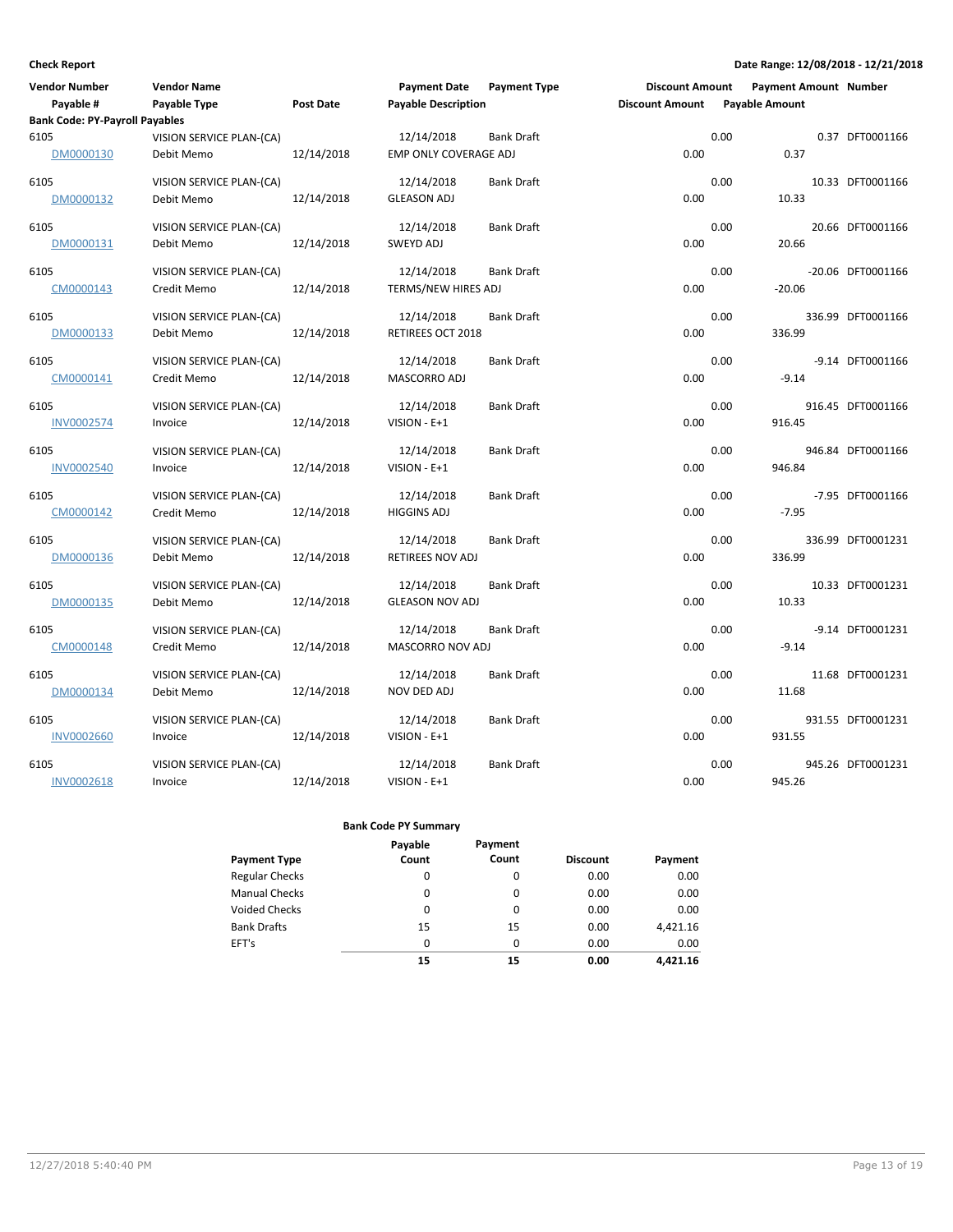| <b>Vendor Number</b><br>Payable #                       | <b>Vendor Name</b><br>Payable Type            | Post Date                | <b>Payment Date</b><br><b>Payable Description</b> | <b>Payment Type</b>                                                                             | <b>Discount Amount</b><br><b>Discount Amount</b> |      | <b>Payment Amount Number</b><br><b>Payable Amount</b> |             |
|---------------------------------------------------------|-----------------------------------------------|--------------------------|---------------------------------------------------|-------------------------------------------------------------------------------------------------|--------------------------------------------------|------|-------------------------------------------------------|-------------|
| <b>Bank Code: AP-Regular Payables</b><br>6114<br>P90411 | RDO EQUIPMENT CO.<br>Invoice                  | 12/14/2018               | 12/14/2018                                        | Regular<br>(2) SNAP RING, (2) HYD QUICK-CONNECT CO                                              | 0.00                                             | 0.00 | 106.50 96620<br>106.50                                |             |
| 6172<br>1035416-20181130 Invoice                        | LEXIS NEXIS RISK SOLUTIONS                    | 12/14/2018               | 12/14/2018                                        | Regular<br>NOV 2018 - MINIMUM COMMITMENT BALA                                                   | 0.00                                             | 0.00 | 50.00                                                 | 50.00 96604 |
| 6197<br>373061704                                       | U.S. BANK EQUIPMENT FINANCE<br>Invoice        | 12/21/2018               | 12/21/2018                                        | Regular<br>656 BROADWAY AVE COPIER - DEC 2018                                                   | 0.00                                             | 0.00 | 197.31 96681<br>197.31                                |             |
| 6224<br><b>SSPD 18-10</b>                               | FRED D. HARDEE, JR.<br>Invoice                | 12/21/2018               | 12/21/2018                                        | Regular<br>(2) BACKGROUND INVEST, (1) PRELIMINARY                                               | 0.00                                             | 0.00 | 3,377.96 96653<br>3,377.96                            |             |
| 6231<br>000660553                                       | <b>CSC OF SALINAS</b><br>Invoice              | 12/14/2018               | 12/14/2018<br>(2) PIONEER POPPET MALE PLUG        | Regular                                                                                         | 0.00                                             | 0.00 | 21.20                                                 | 21.20 96582 |
| 6237<br>2004-740                                        | MARTIN B. FEENEY, PG, CHg<br>Invoice          | 12/14/2018               | 12/14/2018<br>6/6/18 - 9/19/18 SENTINEL WELLS     | Regular                                                                                         | 0.00                                             | 0.00 | 8,734.67 96606<br>8,734.67                            |             |
| 6284<br>416524                                          | JOHNSON ELECTRONICS<br>Invoice                | 12/14/2018               | 12/14/2018                                        | Regular<br>PATTULLO SWIM CENTER-EMERGENCY CALL                                                  | 0.00                                             | 0.00 | 275.00 96599<br>275.00                                |             |
| 6290<br>234676                                          | BURKE, WILLIAMS & SORENSEN, LLP<br>Invoice    | 12/21/2018               | 12/21/2018                                        | Regular<br>NOV 2018 - SVCS FOR LABOR RELATIONS/E                                                | 0.00                                             | 0.00 | 1,147.00 96639<br>1,147.00                            |             |
| 6306<br>0120032                                         | <b>GAVILAN PEST CONTROL</b><br>Invoice        | 12/14/2018               | 12/14/2018                                        | Regular<br>986 HILBY AVE - GENERAL PEST SVC ON 12/5                                             | 0.00                                             | 0.00 | 83.00                                                 | 83.00 96592 |
| 6441<br>19-496                                          | CRITICAL REACH, INC.<br>Invoice               | 12/21/2018               | 12/21/2018                                        | Regular<br>2019 FEE FOR APBnet LAW ENFORCMNT BU                                                 | 0.00                                             | 0.00 | 435.00 96646<br>435.00                                |             |
| 6477<br>10/31/18-11/30/18 Invoice                       | ROBERT S. JAQUES                              | 12/14/2018               | 12/14/2018                                        | Regular<br>NOV 2018 - TECH PROG MGMT - WATERMA                                                  | 0.00                                             | 0.00 | 6,825.00 96621<br>6,825.00                            |             |
| 6553<br>$12/6/18 - 1/5/19$<br>12/6/18-1/5/19            | <b>COMCAST</b><br>Invoice<br>Invoice          | 12/14/2018<br>12/14/2018 | 12/14/2018                                        | Regular<br>ACCT #8155 10 027 0002821; 12/3/2018 BILL<br>ACCT #8155 10 027 0033792; 12/3/18 BILL | 0.00<br>0.00                                     | 0.00 | 28.45<br>39.61                                        | 68.06 96580 |
| 6671<br>9819407230                                      | <b>VERIZON WIRELESS</b><br>Invoice            | 12/14/2018               | 12/14/2018                                        | Regular<br>ACCT #9819407230; 12/01/18 BILL DATE                                                 | 0.00                                             | 0.00 | 172.69 96630<br>172.69                                |             |
| 6671<br>9819035897                                      | <b>VERIZON WIRELESS</b><br>Invoice            | 12/14/2018               | 12/14/2018                                        | Regular<br>ACCT #772515511-00003; 11/23/18 BILL DA                                              | 0.00                                             | 0.00 | 740.44 96631<br>740.44                                |             |
| 6671<br>9819407228<br>9819407229                        | <b>VERIZON WIRELESS</b><br>Invoice<br>Invoice | 12/21/2018<br>12/21/2018 | 12/21/2018                                        | Regular<br>ACCT #472229021-00001; 12/01/18 BILL DA<br>ACCT #472229021-00002; 12/01/18 BILL DA   | 0.00<br>0.00                                     | 0.00 | 652.64 96683<br>614.63<br>38.01                       |             |
| 6685<br>89965                                           | <b>JONES &amp; MAYER</b><br>Invoice           | 12/14/2018               | 12/14/2018<br>CLIENT ID: SEASIDE PD - MJM         | Regular                                                                                         | 0.00                                             | 0.00 | 45.80                                                 | 45.80 96600 |
| 6703<br>16559                                           | RAUL LOZANO<br>Invoice                        | 12/21/2018               | 12/21/2018<br>(100) NOTICE OF SEIZURE FORMS       | Regular                                                                                         | 0.00                                             | 0.00 | 97.88                                                 | 97.88 96671 |
| 6727<br>DP1803921                                       | DATAPROSE, INC.<br>Invoice                    | 12/14/2018               | 12/14/2018<br>NOV 2018 WATER DEPT BILLING         | Regular                                                                                         | 0.00                                             | 0.00 | 897.58 96585<br>897.58                                |             |
| 6761<br>15376                                           | <b>MONTEREY SIGNS</b><br>Invoice              | 12/14/2018               | 12/14/2018                                        | Regular<br>NEIGHBORHOOD WATCH SIGNS RE-ORDER                                                    | 0.00                                             | 0.00 | 3,933.00 96614<br>3,933.00                            |             |
| 6818<br>61695623                                        | DE LAGE LANDEN<br>Invoice                     | 12/21/2018               | 12/21/2018<br>DEC 2018; SHARP/MXM904              | Regular                                                                                         | 0.00                                             | 0.00 | 518.35 96647<br>518.35                                |             |
| 6991<br>12/11/2018                                      | <b>JOSEPH ROGISH</b><br>Invoice               | 12/21/2018               | 12/21/2018                                        | Regular<br>BOOTS REIMBURSEMENT-PURCHASED ON 1                                                   | 0.00                                             | 0.00 | 217.95 96660<br>217.95                                |             |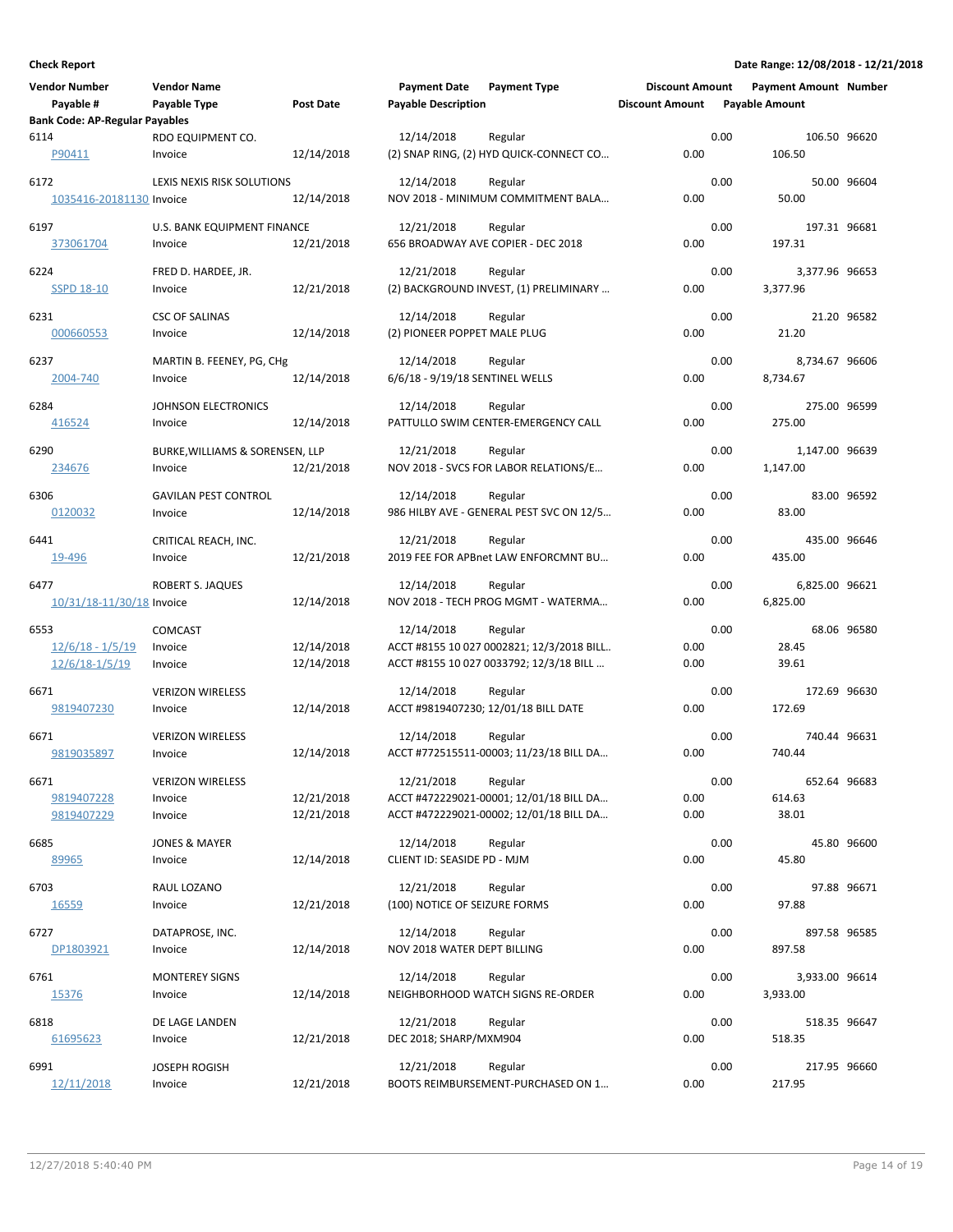| <b>Vendor Number</b> | <b>Vendor Name</b>   |                  | <b>Payment Date</b>        | <b>Payment Type</b>                       | <b>Discount Amount</b> | <b>Payment Amount Number</b> |              |
|----------------------|----------------------|------------------|----------------------------|-------------------------------------------|------------------------|------------------------------|--------------|
| Payable #            | Payable Type         | <b>Post Date</b> | <b>Payable Description</b> |                                           | <b>Discount Amount</b> | <b>Payable Amount</b>        |              |
| 7011                 | SANDRA M. GRAY       |                  | 12/21/2018                 | Regular                                   |                        | 0.00                         | 30.69 96675  |
| <b>PIZZA</b>         | Invoice              | 12/21/2018       |                            | REIMBURSEMENT FOR PIZZAS - ART PROGR      | 0.00                   | 30.69                        |              |
| 7065                 | JAN ROEHL CONSULTING |                  | 12/14/2018                 | Regular                                   |                        | 1.147.50 96597<br>0.00       |              |
| 3                    | Invoice              | 12/14/2018       |                            | NOV 2018 CORRECTED - CALVIP EVALUATIO     | 0.00                   | 1.147.50                     |              |
| 7071                 | AT&T                 |                  | 12/14/2018                 | Regular                                   |                        | 0.00                         | 102.12 96573 |
| 11/28/18             | Invoice              | 12/14/2018       |                            | ACCT #237 841-1401 204 2; 11/28/18 BILL D | 0.00                   | 51.06                        |              |
| 11/28/2018           | Invoice              | 12/14/2018       |                            | ACCT #237 841-1403 201 6; 11/28/18 BILL D | 0.00                   | 51.06                        |              |

|                       | Payable  | Payment  |                 |           |
|-----------------------|----------|----------|-----------------|-----------|
| <b>Payment Type</b>   | Count    | Count    | <b>Discount</b> | Payment   |
| <b>Regular Checks</b> | 27       | 24       | 0.00            | 29,877.34 |
| <b>Manual Checks</b>  | 0        | 0        | 0.00            | 0.00      |
| <b>Voided Checks</b>  | $\Omega$ | $\Omega$ | 0.00            | 0.00      |
| <b>Bank Drafts</b>    | $\Omega$ | $\Omega$ | 0.00            | 0.00      |
| EFT's                 | $\Omega$ | 0        | 0.00            | 0.00      |
|                       | 27       | 24       | 0.00            | 29.877.34 |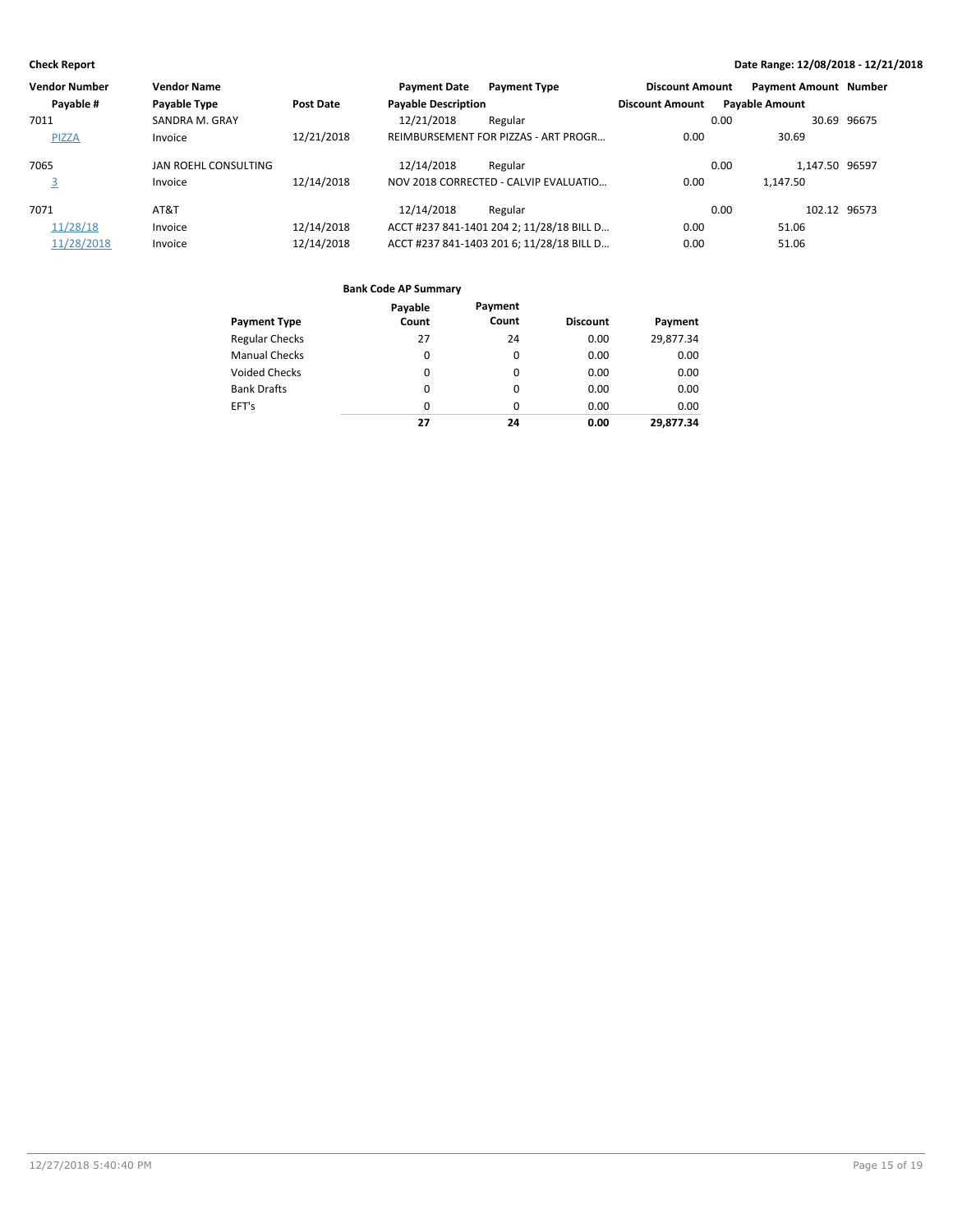| <b>Vendor Number</b>                  | <b>Vendor Name</b>  |                  | <b>Payment Date</b>        | <b>Payment Type</b> | <b>Discount Amount</b> |      | <b>Payment Amount Number</b> |                     |
|---------------------------------------|---------------------|------------------|----------------------------|---------------------|------------------------|------|------------------------------|---------------------|
| Payable #                             | <b>Payable Type</b> | <b>Post Date</b> | <b>Payable Description</b> |                     | <b>Discount Amount</b> |      | <b>Payable Amount</b>        |                     |
| <b>Bank Code: PY-Payroll Payables</b> |                     |                  |                            |                     |                        |      |                              |                     |
| 7124                                  | U.S. BANK N.A.      |                  | 12/21/2018                 | <b>Bank Draft</b>   |                        | 0.00 |                              | 4.298.94 DFT0001372 |
| <b>INV0002801</b>                     | Invoice             | 12/21/2018       | PARS 6746022500            |                     | 0.00                   |      | 4,298.94                     |                     |
| 7124                                  | U.S. BANK N.A.      |                  | 12/21/2018                 | <b>Bank Draft</b>   |                        | 0.00 |                              | 4.377.06 DFT0001372 |
| <b>INV0002759</b>                     | Invoice             | 12/21/2018       | PARS 6746022500            |                     | 0.00                   |      | 4.377.06                     |                     |
| 7124                                  | U.S. BANK N.A.      |                  | 12/21/2018                 | <b>Bank Draft</b>   |                        | 0.00 |                              | 1.667.78 DFT0001377 |
| <b>INV0002807</b>                     | Invoice             | 12/21/2018       | PARS-ARS 457 6746022400    |                     | 0.00                   |      | 1.667.78                     |                     |
| 7124                                  | U.S. BANK N.A.      |                  | 12/21/2018                 | Bank Draft          |                        | 0.00 |                              | 1.354.29 DFT0001377 |
| <b>INV0002765</b>                     | Invoice             | 12/21/2018       | PARS-ARS 457 6746022400    |                     | 0.00                   |      | 1.354.29                     |                     |

|                       | Payable  | Payment  |                 |           |
|-----------------------|----------|----------|-----------------|-----------|
| <b>Payment Type</b>   | Count    | Count    | <b>Discount</b> | Payment   |
| <b>Regular Checks</b> | 0        | 0        | 0.00            | 0.00      |
| <b>Manual Checks</b>  | 0        | 0        | 0.00            | 0.00      |
| <b>Voided Checks</b>  | 0        | $\Omega$ | 0.00            | 0.00      |
| <b>Bank Drafts</b>    | 4        | 4        | 0.00            | 11,698.07 |
| EFT's                 | $\Omega$ | $\Omega$ | 0.00            | 0.00      |
|                       | 4        | 4        | 0.00            | 11,698.07 |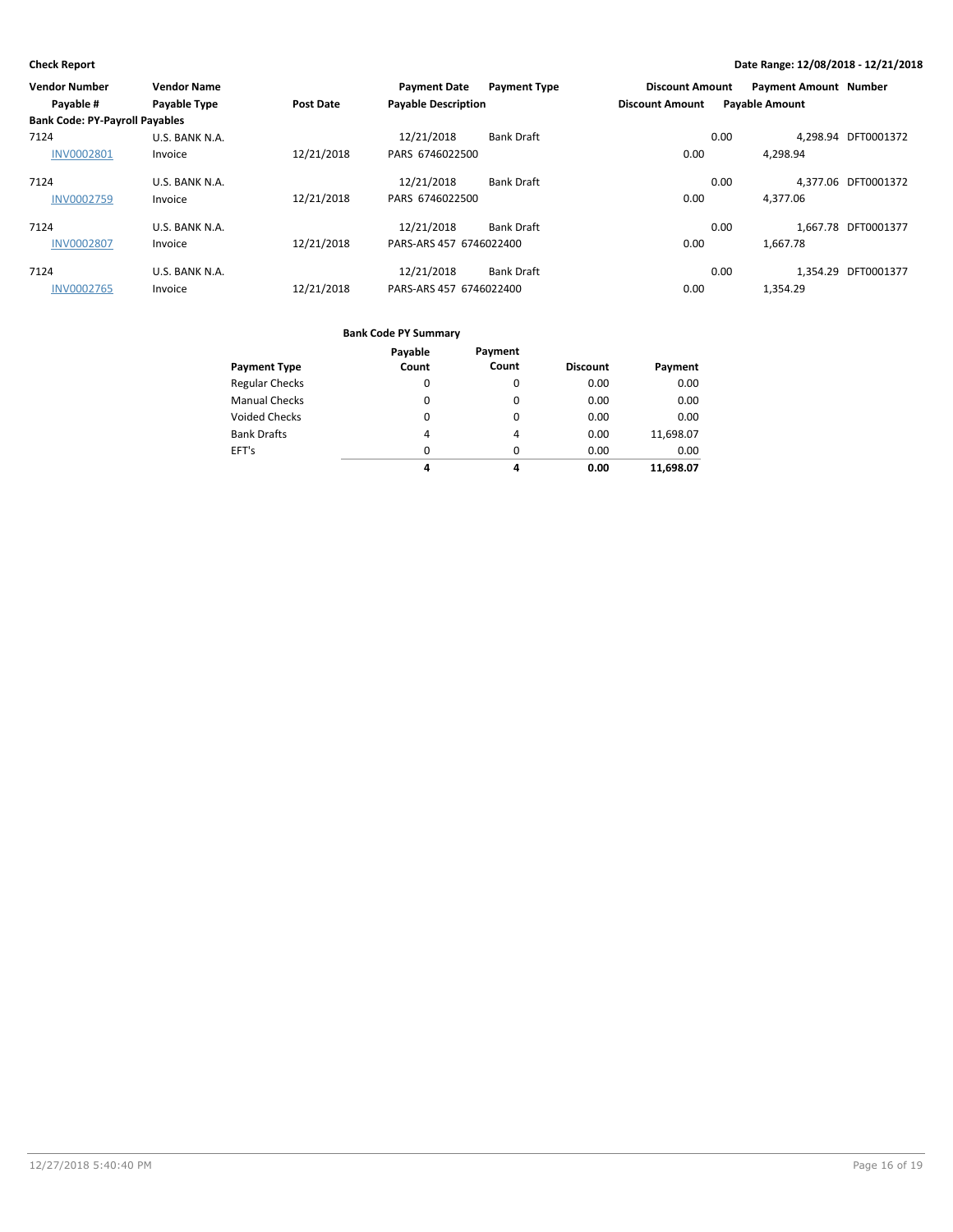| <b>Vendor Number</b><br>Payable #     | <b>Vendor Name</b><br>Payable Type       | <b>Post Date</b> | <b>Payment Date</b><br><b>Payable Description</b> | <b>Payment Type</b>                               | <b>Discount Amount</b><br><b>Discount Amount</b> |      | <b>Payment Amount Number</b><br><b>Payable Amount</b> |             |
|---------------------------------------|------------------------------------------|------------------|---------------------------------------------------|---------------------------------------------------|--------------------------------------------------|------|-------------------------------------------------------|-------------|
| <b>Bank Code: AP-Regular Payables</b> |                                          |                  |                                                   |                                                   |                                                  |      |                                                       |             |
| 7135                                  | <b>ALTIUS MEDICAL</b>                    |                  | 12/14/2018                                        | Regular                                           |                                                  | 0.00 | 144.83 96569                                          |             |
| 11423                                 | Invoice                                  | 12/14/2018       |                                                   | 12/5/18 MONTHLY MED WASTE SVC/BIOHA               | 0.00                                             |      | 144.83                                                |             |
| 7263                                  | REGIONAL GOVERNMENT SERVICES             |                  | 12/21/2018                                        | Regular                                           |                                                  | 0.00 | 1,200.00 96672                                        |             |
| 9132                                  | Invoice                                  | 12/21/2018       | NOVEMBER 2018 - CONTRACT SVCS                     |                                                   | 0.00                                             |      | 1,200.00                                              |             |
| 7287                                  | PNC EQUIPMENT FINANCE                    |                  | 12/14/2018                                        | Regular                                           |                                                  | 0.00 | 112,659.30 96617                                      |             |
| 279931                                | Invoice                                  | 12/14/2018       |                                                   | 2017 PNC LEASE 210849000 - FIRE TRUCK             | 0.00                                             |      | 112,659.30                                            |             |
| 7397                                  | <b>DEBRA ISTENES</b>                     |                  | 12/21/2018                                        | Regular                                           |                                                  | 0.00 |                                                       | 27.97 96648 |
| <b>FRUIT</b>                          | Invoice                                  | 12/21/2018       |                                                   | 12/19/18 PURCHASE OF FRUITS AT GROCERY            | 0.00                                             |      | 27.97                                                 |             |
| 7541                                  | A TO Z PARTY RENTAL                      |                  | 12/21/2018                                        | Regular                                           |                                                  | 0.00 | 1,037.88 96635                                        |             |
| 318419                                | Invoice                                  | 12/21/2018       |                                                   | 11/17/18 SEASIDE FARMER'S MKT PORTA TO            | 0.00                                             |      | 518.94                                                |             |
| 324986                                | Invoice                                  | 12/21/2018       |                                                   | 12/15/18 SEASIDE FARMER'S MKT PORTA TO            | 0.00                                             |      | 518.94                                                |             |
| 7672                                  | PAT LINTELL                              |                  | 12/21/2018                                        | Regular                                           |                                                  | 0.00 | 100.00 96670                                          |             |
| 12/18/18                              | Invoice                                  | 12/21/2018       | 12/18/2018 SCSD BOARD MEETING                     |                                                   | 0.00                                             |      | 100.00                                                |             |
| 7849                                  | CITY OF FRESNO- POLICE DEPARTMENT        |                  | 12/21/2018                                        | Regular                                           |                                                  | 0.00 | 115.00 96642                                          |             |
| 5364                                  | Invoice                                  | 12/21/2018       |                                                   | FIREARMS INST COURSE 12/3/18-12/7/18              | 0.00                                             |      | 115.00                                                |             |
| 7951                                  | <b>CIRCLE S FEED</b>                     |                  | 12/21/2018                                        | Regular                                           |                                                  | 0.00 | 747.06 96641                                          |             |
| 00015832                              | Invoice                                  | 12/21/2018       |                                                   | (70) BALES STRAW FOR WINTER WONDERL               | 0.00                                             |      | 747.06                                                |             |
|                                       |                                          |                  |                                                   |                                                   |                                                  |      |                                                       |             |
| 7968<br><b>INV-002343</b>             | OPENGOV, INC.<br>Invoice                 | 12/21/2018       | 12/21/2018                                        | Regular<br>ERP INTEGRATIONS/CITIZEN ENGAGEMENT    | 0.00                                             | 0.00 | 5,877.00 96668<br>5,877.00                            |             |
|                                       |                                          |                  |                                                   |                                                   |                                                  |      |                                                       |             |
| 7996                                  | <b>CIVICPLUS</b>                         |                  | 12/14/2018                                        | Regular                                           |                                                  | 0.00 | 6,287.40 96578                                        |             |
| 178764                                | Invoice                                  | 12/14/2018       |                                                   | CIVICCLERK ANNUAL FEE RENEWAL 1/1/18-             | 0.00                                             |      | 6,287.40                                              |             |
| 8014                                  | PAXTON ASSOCIATES                        |                  | 12/14/2018                                        | Regular                                           |                                                  | 0.00 | 3,950.00 96584                                        |             |
| 1303                                  | Invoice                                  | 12/14/2018       |                                                   | 10/26/18 - 11/25/18 WATERMASTER ADMIN             | 0.00                                             |      | 3,950.00                                              |             |
| 8020                                  | RAIMI & ASSOCIATES, INC.                 |                  | 12/14/2018                                        | Regular                                           |                                                  | 0.00 | 34,235.44 96619                                       |             |
| 18-2919                               | Invoice                                  | 12/14/2018       |                                                   | JUNE 2018 - GENERAL PLAN UPDATE SVCS              | 0.00                                             |      | 13,542.27                                             |             |
| 18-2971                               | Invoice                                  | 12/14/2018       |                                                   | AUG, SEPT 2018 - GENERAL PLAN UPDATE S            | 0.00                                             |      | 20,693.17                                             |             |
| 8274                                  | CLAUDINE JANDAYAN                        |                  | 12/14/2018                                        | Regular                                           |                                                  | 0.00 | 235.50 96579                                          |             |
| 100270                                | Invoice                                  | 12/14/2018       |                                                   | DEPOSIT REFUND FOR 220 COE AVE ON 12/             | 0.00                                             |      | 235.50                                                |             |
| 8345                                  | RESTORATIVE JUSTICE PARTNERS, INC.       |                  | 12/21/2018                                        | Regular                                           |                                                  | 0.00 | 2,122.54 96673                                        |             |
| <b>NOV 2018</b>                       | Invoice                                  | 12/21/2018       |                                                   | CAL VIP GRANT REIMBURSE FOR NOV 2018              | 0.00                                             |      | 2,122.54                                              |             |
| 8361                                  | SPEAKWRITE BILLING DEPT.                 |                  | 12/14/2018                                        | Regular                                           |                                                  | 0.00 | 545.29 96625                                          |             |
| 34997e54                              | Invoice                                  | 12/14/2018       |                                                   | NOV 2018 - SEASIDE POLICE DEPT ACCT Grp           | 0.00                                             |      | 545.29                                                |             |
| 8380                                  | SOUTHEASTERN SECURITY                    |                  | 12/21/2018                                        | Regular                                           |                                                  | 0.00 | 148.00 96676                                          |             |
| 131490                                | Invoice                                  | 12/21/2018       | JAN 2018 - (5) APPLICANT PROFILES                 |                                                   | 0.00                                             |      | 92.50                                                 |             |
| 139399                                | Invoice                                  | 12/21/2018       | NOV 2018 - (3) APPLICANT PROFILES                 |                                                   | 0.00                                             |      | 55.50                                                 |             |
| 8419                                  | LIUNA NATIONAL (INDUSTRIAL) PENSION FUND |                  | 12/14/2018                                        | Regular                                           |                                                  | 0.00 | 472.65 96605                                          |             |
| B05207*59                             | Invoice                                  | 12/14/2018       | AUG/SEPT 2018 LATE FEES                           |                                                   | 0.00                                             |      | 472.65                                                |             |
|                                       |                                          |                  |                                                   |                                                   |                                                  |      |                                                       |             |
| 8439<br><b>JAN 2019</b>               | U.S. BANK - PARS#:6745044800<br>Invoice  | 12/21/2018       | 12/21/2018                                        | Regular<br>JAN 2019 PARS BENEFIT FOR DIANA INGERS | 0.00                                             | 0.00 | 3,100.00 96680<br>3,100.00                            |             |
|                                       |                                          |                  |                                                   |                                                   |                                                  |      |                                                       |             |
| 8455                                  | JERRY BLACKWELDER                        |                  | 12/21/2018                                        | Regular                                           |                                                  | 0.00 | 100.00 96657                                          |             |
| 12/18/18                              | Invoice                                  | 12/21/2018       |                                                   | 12/18/2018 SANITATION DIST BOARD MTG              | 0.00                                             |      | 100.00                                                |             |
| 8558                                  | <b>KION</b>                              |                  | 12/21/2018                                        | Regular                                           |                                                  | 0.00 | 590.00 96661                                          |             |
| 445121-1                              | Invoice                                  | 12/21/2018       |                                                   | 11/26/18 - 12/7/18; WINTER WONDERLAND             | 0.00                                             |      | 590.00                                                |             |
| 8628                                  | TORTI GALLAS AND PARTNERS, INC.          |                  | 12/14/2018                                        | Regular                                           |                                                  | 0.00 | 29,556.08 96628                                       |             |
| 0065395                               | Invoice                                  | 12/14/2018       |                                                   | NOV 2018 - CAMPUS TOWN SPECIFIC PLAN              | 0.00                                             |      | 29,556.08                                             |             |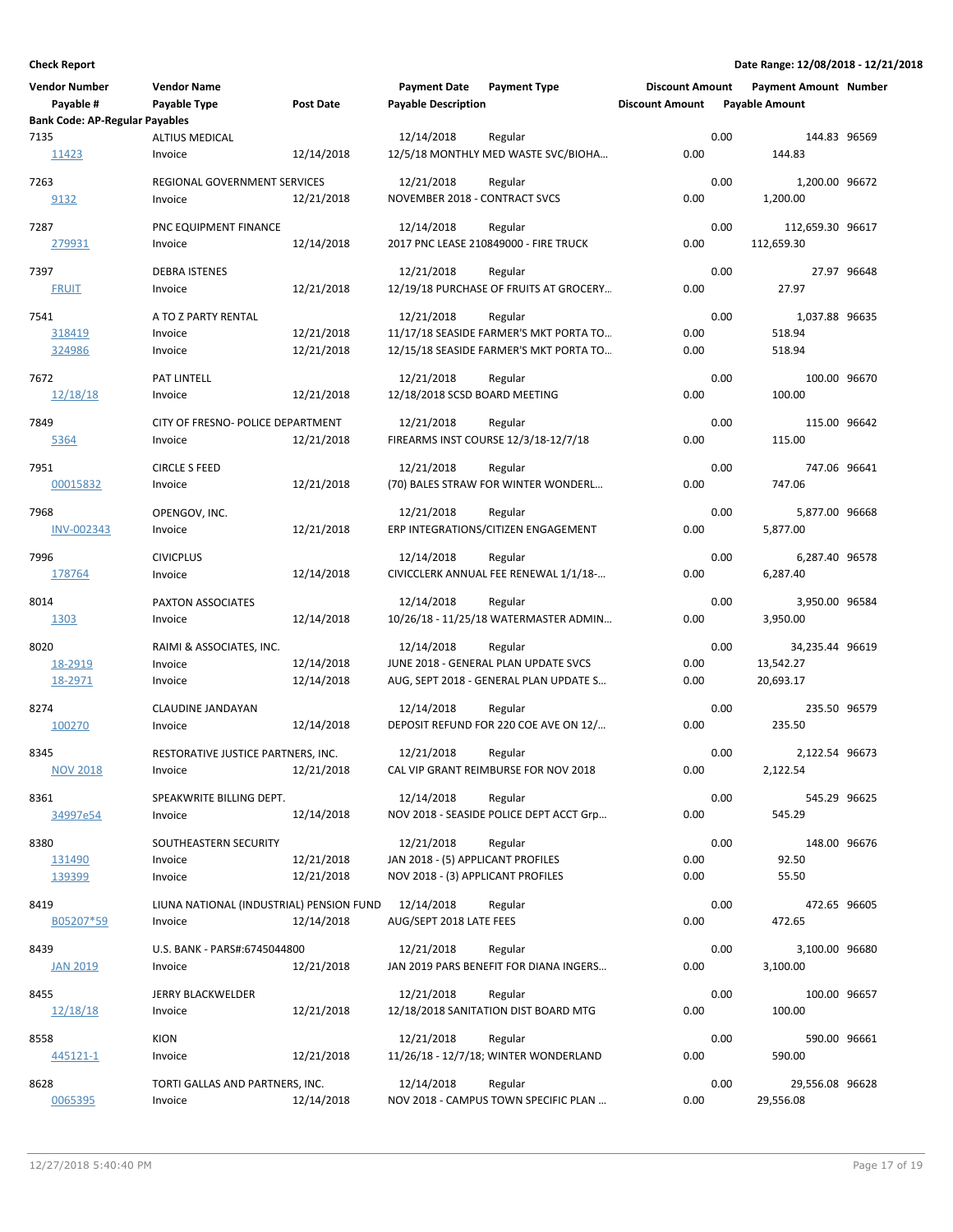| Vendor Number           | <b>Vendor Name</b>                                    |                  | <b>Payment Date</b>               | <b>Payment Type</b>                     | <b>Discount Amount</b> |      | <b>Payment Amount Number</b> |             |
|-------------------------|-------------------------------------------------------|------------------|-----------------------------------|-----------------------------------------|------------------------|------|------------------------------|-------------|
| Payable #               | Payable Type                                          | <b>Post Date</b> | <b>Payable Description</b>        |                                         | <b>Discount Amount</b> |      | <b>Payable Amount</b>        |             |
| 8721                    | CALIFORNIA ASSOCIATION OF                             |                  | 12/14/2018                        | Regular                                 |                        | 0.00 | 4,456.00 96576               |             |
| 3247                    | Invoice                                               | 12/14/2018       |                                   | MEMBERSHIP RENEWAL THROUGH 12/31/2      | 0.00                   |      | 4,456.00                     |             |
| 8855                    | TELECOM LAW FIRM, P.C.                                |                  | 12/21/2018                        | Regular                                 |                        | 0.00 | 2,250.00 96678               |             |
| 5488                    | Invoice                                               | 12/21/2018       |                                   | SVCS FOR 220 COE AVENUE (VERIZON) (SOP  | 0.00                   |      | 2,250.00                     |             |
| 8863                    | INFRASTRUCTURE ENGINEERING CORP.                      |                  | 12/14/2018                        | Regular                                 |                        | 0.00 | 13,515.60 96595              |             |
| 11203                   | Invoice                                               | 12/14/2018       |                                   | 9/29/18-10/26/18 - CANYON DEL REY SEWER | 0.00                   |      | 13,515.60                    |             |
| 8877                    | <b>NION</b>                                           |                  | 12/21/2018                        | Regular                                 |                        | 0.00 |                              | 60.00 96667 |
| 445125-1                | Invoice                                               | 12/21/2018       |                                   | 11/26/18-12/7/18; WINTER WONDERLAND     | 0.00                   |      | 60.00                        |             |
| 8878                    | <b>KMUV</b>                                           |                  | 12/21/2018                        | Regular                                 |                        | 0.00 | 300.00 96662                 |             |
| 445123-1                | Invoice                                               | 12/21/2018       |                                   | 11/26/18 - 12/7/18; WINDER WONDERLAND   | 0.00                   |      | 300.00                       |             |
| 8897                    | CITY DATA SERVICES, LLC                               |                  | 12/14/2018                        | Regular                                 |                        | 0.00 | 1,275.00 96577               |             |
| 1861                    | Invoice                                               | 12/14/2018       |                                   | (3) CDS MONTHLY MAINT OCT-DEC 2018      | 0.00                   |      | 1,275.00                     |             |
| 8918                    | VILLICANA, CHRISTIAN                                  |                  | 12/21/2018                        | Regular                                 |                        | 0.00 | 1,103.08 96684               |             |
| <b>NOV 2018</b>         | Invoice                                               | 12/21/2018       |                                   | NOV 2018 - MILEAGE REIMBURSEMENET       | 0.00                   |      | 1,103.08                     |             |
| 8979                    | ERROL L. MONTGOMERY & ASSOCIATES, INC.                |                  | 12/14/2018                        | Regular                                 |                        | 0.00 | 22,245.00 96590              |             |
| 9150-18-1B              | Invoice                                               | 12/14/2018       | NOV 2018 - PROJ 9150.02 2018 SIAR |                                         | 0.00                   |      | 11,325.00                    |             |
| 9150-18-3D              | Invoice                                               | 12/14/2018       |                                   | NOV 2018 - UPDATE BASIN MGMT ACTION P   | 0.00                   |      | 10,920.00                    |             |
| 9028                    | JOHN M. AUBUCHON                                      |                  | 12/14/2018                        | Regular                                 |                        | 0.00 | 2,984.72 96598               |             |
| 8028                    | Invoice                                               | 12/14/2018       | SECURITY CAMERAS FOR PD OFFICES   |                                         | 0.00                   |      | 2,984.72                     |             |
| 9041                    | PARTNERS FOR PEACE                                    |                  | 12/21/2018                        | Regular                                 |                        | 0.00 | 2,248.65 96669               |             |
| $\overline{3}$          | Invoice                                               | 12/21/2018       |                                   | NOV 2018 - LOVING SOLUTIONS/PARENT PR   | 0.00                   |      | 2,248.65                     |             |
| 9042                    | <b>WINNERS AWARDS</b>                                 |                  | 12/14/2018                        | Regular                                 |                        | 0.00 | 212.06 96633                 |             |
| 22235                   | Invoice                                               | 12/14/2018       |                                   | (2) 9x12 TEAR DROP WALNUT PLAQUES       | 0.00                   |      | 212.06                       |             |
| 9044                    | SEASIDE RESORT DEVELOPMENT, LLC                       |                  | 12/18/2018                        | Regular                                 |                        | 0.00 | 1,504,111.00 96634           |             |
| 12/03/2018 TRAN Invoice |                                                       | 12/18/2018       |                                   | RETURN OF MONIES RECEIVED ON 12/3/2018  | 0.00                   |      | 1,504,111.00                 |             |
| 9046                    | JONATHAN GABRIEL WIZARD                               |                  | 12/21/2018                        | Regular                                 |                        | 0.00 | 100.00 96659                 |             |
| 12/18/18                | Invoice                                               | 12/21/2018       |                                   | 12/18/2018 SANITATION DIST BOARD MEET   | 0.00                   |      | 100.00                       |             |
| 9049                    | DEPT OF THE CA HIGHWAY PATROL                         |                  | 12/21/2018                        | Regular                                 |                        | 0.00 | 5,212.80 96650               |             |
| R18-730-0020            | Invoice                                               | 12/21/2018       | TRAFFIC CONTROL - 4TH OF JULY     |                                         | 0.00                   |      | 5.212.80                     |             |
| 9050                    | IGLESIA EPISCOPAL SAN PABLO APOSTOL CHURCH 12/21/2018 |                  |                                   | Regular                                 |                        | 0.00 | 159.78 96656                 |             |
| 98987                   | Invoice                                               | 12/21/2018       |                                   | REFUND FOR POLICE ASSISTANCE ON 12/7/2  | 0.00                   |      | 159.78                       |             |

|                       | Payable  | Payment  |                 |              |
|-----------------------|----------|----------|-----------------|--------------|
| <b>Payment Type</b>   | Count    | Count    | <b>Discount</b> | Payment      |
| <b>Regular Checks</b> | 40       | 36       | 0.00            | 1,763,485.63 |
| <b>Manual Checks</b>  | 0        | 0        | 0.00            | 0.00         |
| Voided Checks         | 0        | $\Omega$ | 0.00            | 0.00         |
| <b>Bank Drafts</b>    | $\Omega$ | $\Omega$ | 0.00            | 0.00         |
| EFT's                 | 0        | $\Omega$ | 0.00            | 0.00         |
|                       | 40       | 36       | 0.00            | 1,763,485.63 |